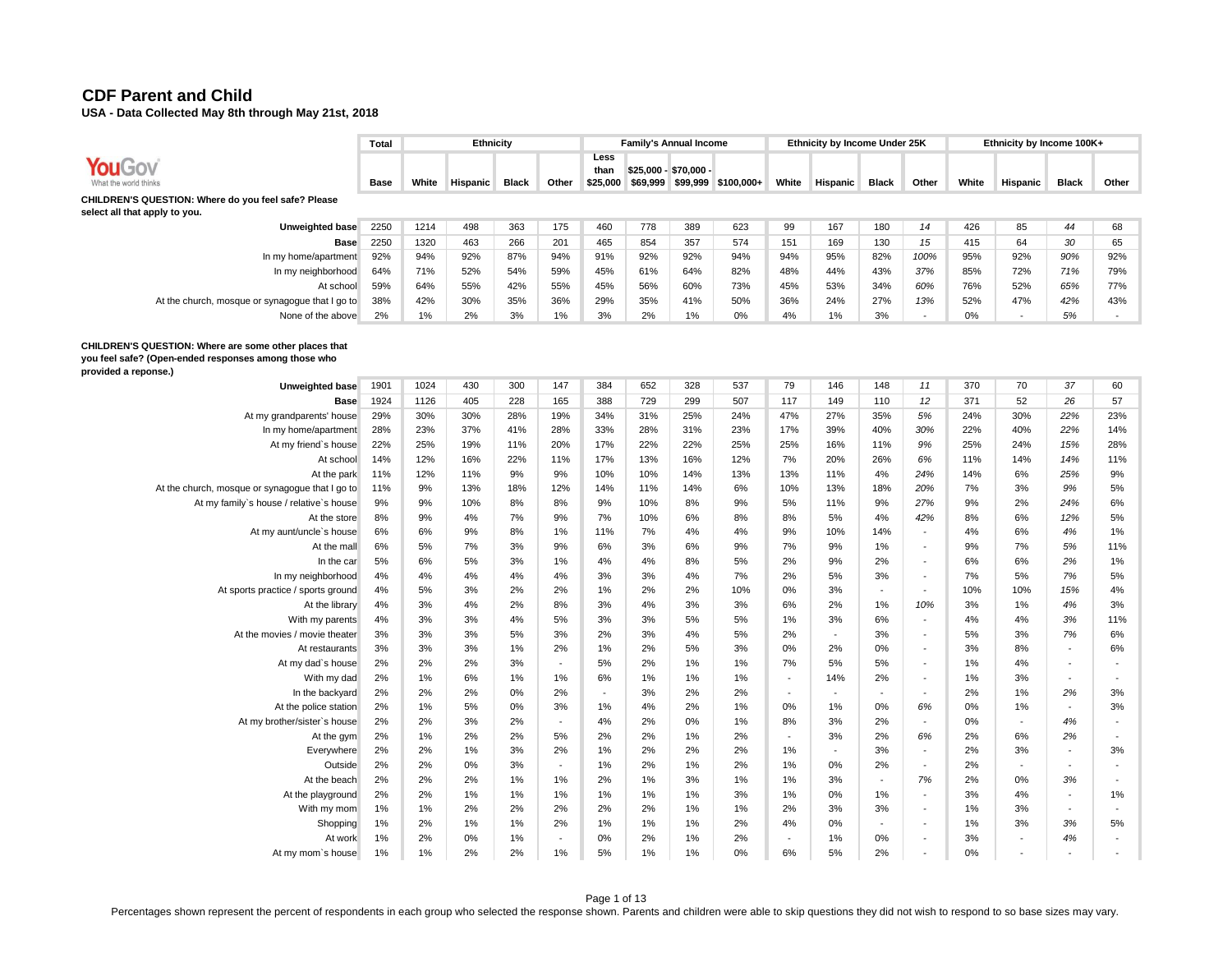|                                 | Total | <b>Ethnicity</b>         |                          |                          |                          |                          |          | <b>Family's Annual Income</b>     |             |                          | Ethnicity by Income Under 25K |                          |                          |       | Ethnicity by Income 100K+ |                          |       |
|---------------------------------|-------|--------------------------|--------------------------|--------------------------|--------------------------|--------------------------|----------|-----------------------------------|-------------|--------------------------|-------------------------------|--------------------------|--------------------------|-------|---------------------------|--------------------------|-------|
| YouGov<br>What the world thinks | Base  | White                    | Hispanic                 | <b>Black</b>             | Other                    | Less<br>than<br>\$25,000 | \$69,999 | $$25,000 - $70,000 -$<br>\$99,999 | $$100,000+$ | White                    | <b>Hispanic</b>               | <b>Black</b>             | Other                    | White | Hispanic                  | <b>Black</b>             | Other |
| At the hospital                 | 1%    | 1%                       | 0%                       | 1%                       | 2%                       | 0%                       | 2%       | 0%                                | 1%          |                          |                               | 1%                       | <b>-</b>                 | 1%    | $\sim$                    | 5%                       | 5%    |
| At the doctor's                 | 1%    | 1%                       | 1%                       | 1%                       | $\overline{\phantom{a}}$ | 1%                       | 1%       | 0%                                | 2%          | $\overline{\phantom{a}}$ | 1%                            | 1%                       | $\overline{\phantom{a}}$ | 2%    | $\overline{\phantom{a}}$  | 3%                       |       |
| At Walmart                      | 1%    | 1%                       | 1%                       | 0%                       | 3%                       | 1%                       | 1%       | 2%                                | 0%          | 3%                       | $\overline{\phantom{a}}$      | 1%                       | 6%                       | 0%    | $\sim$                    | 1%                       |       |
| Camping                         | 1%    | 1%                       | 0%                       | 1%                       | 1%                       | 0%                       | 1%       | 0%                                | 1%          |                          | $\overline{\phantom{a}}$      | 1%                       | $\overline{\phantom{a}}$ | 1%    | 2%                        | <b>.</b>                 | 3%    |
| At Disneyworld                  | 1%    | 1%                       | 1%                       | $\overline{\phantom{a}}$ | 1%                       |                          |          | $1\%$                             | 3%          | $\overline{\phantom{a}}$ |                               | $\overline{\phantom{a}}$ | <b>-</b>                 | 3%    | 4%                        | $\overline{\phantom{a}}$ | 1%    |
| At the pool / swimming          | 1%    | 1%                       | 0%                       | 0%                       | 1%                       | 1%                       | 0%       | 2%                                | 1%          | 1%                       | $\overline{\phantom{a}}$      | $\overline{\phantom{a}}$ | 10%                      | 1%    | 1%                        | $\overline{\phantom{a}}$ | 1%    |
| On the bus                      | 1%    | 1%                       | 1%                       | 1%                       | 0%                       | 1%                       | 1%       | 1%                                | 1%          | 1%                       | 2%                            | 0%                       | <b>-</b>                 | 1%    | $\overline{\phantom{a}}$  | $\overline{\phantom{a}}$ | 0%    |
| On vacation                     | 1%    | 1%                       | 1%                       | 1%                       | 1%                       | <b>.</b>                 | 0%       | $1\%$                             | 2%          | $\overline{\phantom{a}}$ | $\overline{\phantom{a}}$      | $\overline{\phantom{a}}$ | <b>-</b>                 | 1%    | 5%                        | $\overline{\phantom{a}}$ | 2%    |
| At the zoo                      | 1%    | 1%                       | 0%                       | 0%                       | $\overline{\phantom{a}}$ | 0%                       | 0%       | 1%                                | 1%          | 1%                       | $\overline{\phantom{a}}$      | 1%                       | $\overline{\phantom{a}}$ | 1%    | 2%                        | $\overline{\phantom{a}}$ |       |
| At my cousin's house            | 1%    | 1%                       | 1%                       | 0%                       | 1%                       | $0\%$                    | 0%       | $0\%$                             | 2%          | $\overline{\phantom{a}}$ | 0%                            | 0%                       | $\overline{\phantom{a}}$ | 1%    | 5%                        | $\overline{\phantom{a}}$ | 2%    |
| At dance class                  | 1%    | 1%                       | 0%                       | 0%                       | $\overline{\phantom{a}}$ |                          | 1%       | 1%                                | 1%          | $\overline{\phantom{0}}$ | $\overline{\phantom{a}}$      | $\overline{\phantom{a}}$ | $\overline{\phantom{a}}$ | 1%    | 1%                        | $\overline{\phantom{a}}$ |       |
| At my mom/dad's work            | 1%    | 0%                       | 1%                       | $\overline{\phantom{a}}$ | 2%                       | $0\%$                    | 1%       | 1%                                | 1%          | $\overline{\phantom{a}}$ | $\overline{\phantom{a}}$      | $\overline{\phantom{a}}$ | 9%                       | 1%    | $\overline{\phantom{a}}$  | $\overline{\phantom{a}}$ | 1%    |
| At McDonalds                    | 1%    | 1%                       | 0%                       | 1%                       | $\overline{\phantom{a}}$ | 1%                       | 1%       | $\overline{\phantom{a}}$          | 0%          | 2%                       | 1%                            | 1%                       | $\overline{\phantom{a}}$ | 0%    | $\overline{\phantom{a}}$  |                          |       |
| At boys and girls club / scouts | 1%    | 1%                       | $\overline{\phantom{a}}$ | 1%                       | $\overline{\phantom{a}}$ | 0%                       | 0%       | 0%                                | 2%          | $\overline{\phantom{a}}$ | $\overline{\phantom{a}}$      | 1%                       | <b>-</b>                 | 2%    | $\overline{\phantom{a}}$  | 3%                       |       |
| At YMCA                         | 0%    | 0%                       | $\star$                  | 0%                       | $\overline{\phantom{a}}$ | $0\%$                    | 0%       | $\overline{\phantom{a}}$          | 0%          | 1%                       | $\ddot{}$                     | 0%                       | $\overline{\phantom{a}}$ | 0%    | $\overline{\phantom{a}}$  | 2%                       |       |
| Other                           | 12%   | 14%                      | 6%                       | 10%                      | 15%                      | 8%                       | 11%      | 16%                               | 16%         | 10%                      | 4%                            | 12%                      | 13%                      | 16%   | 13%                       | 9%                       | 19%   |
| Don't know / none               | 0%    | $\overline{\phantom{0}}$ | 1%                       | $\overline{\phantom{a}}$ | 1%                       | 1%                       |          |                                   | 0%          | $\overline{\phantom{a}}$ | 2%                            | $\overline{\phantom{a}}$ |                          |       | $\sim$                    |                          | 2%    |

#### **CHILDREN'S QUESTION: Which of these are reasons you don't feel safe in your neighborhood? You can check all the items that are true for you. (Among children who did not select "neighborhood" in previous question.)**

| Unweighted base                                                                        | 708 | 294 | 210 | 158 | 46  | 229 | 267 | 114 | 98  | 36  | 88  | 98  |     | 57  | 19  | 11                       | 11  |
|----------------------------------------------------------------------------------------|-----|-----|-----|-----|-----|-----|-----|-----|-----|-----|-----|-----|-----|-----|-----|--------------------------|-----|
| <b>Base</b>                                                                            | 716 | 328 | 203 | 112 | 74  | 222 | 294 | 118 | 81  | 61  | 85  | 70  | 6   | 45  | 16  |                          | 13  |
| There are not places for me to safely play with/be with my friends                     | 30% | 34% | 25% | 36% | 18% | 38% | 35% | 16% | 10% | 43% | 30% | 42% | 40% | 8%  | 15% | 31%                      | 1%  |
| There are robberies and break-ins                                                      | 23% | 19% | 27% | 26% | 25% | 22% | 26% | 24% | 15% | 15% | 20% | 29% | 34% | 19% | 9%  | 10%                      | 9%  |
| There are no neighbors I can count on for help or support                              | 23% | 28% | 19% | 26% | 6%  | 22% | 27% | 20% | 12% | 28% | 11% | 31% | 12% | 14% | 16% | 15%                      | 1%  |
| People do not watch out for me                                                         | 21% | 23% | 15% | 28% | 17% | 19% | 22% | 30% | 8%  | 18% | 9%  | 32% | 12% | 10% | 9%  | 6%                       |     |
| I see people selling or using drugs                                                    | 21% | 20% | 18% | 28% | 18% | 20% | 24% | 19% | 12% | 13% | 18% | 28% | 15% | 17% | 6%  | 15%                      |     |
| People do not take care of their homes or the area around their<br>homes or apartments | 20% | 20% | 23% | 20% | 10% | 24% | 21% | 16% | 12% | 29% | 22% | 20% | 52% | 12% | 20% | 11%                      | 6%  |
| There is racism                                                                        | 20% | 18% | 22% | 25% | 13% | 21% | 21% | 16% | 18% | 27% | 16% | 21% | 39% | 20% | 21% | 21%                      | 6%  |
| There are gangs                                                                        | 20% | 14% | 27% | 24% | 20% | 21% | 22% | 14% | 16% | 11% | 19% | 32% | 23% | 15% | 20% | $\overline{\phantom{a}}$ | 27% |
| There is gun violence                                                                  | 19% | 16% | 17% | 33% | 16% | 22% | 16% | 25% | 12% | 14% | 14% | 37% | 27% | 15% | 10% | 6%                       | 6%  |
| People are not friendly to me                                                          | 19% | 21% | 17% | 20% | 11% | 20% | 20% | 16% | 14% | 35% | 8%  | 21% | 24% | 17% | 18% | 6%                       | 6%  |
| I feel different from other people who live in our neighborhood                        | 18% | 19% | 16% | 16% | 17% | 18% | 21% | 16% | 8%  | 27% | 9%  | 20% | 27% | 10% | 9%  | 10%                      |     |
| None of these describe why I don't feel safe in my neighborhood                        | 17% | 15% | 18% | 14% | 28% | 10% | 21% | 15% | 28% | 11% | 12% | 9%  | -   | 28% | 7%  | 28%                      | 52% |

#### **PARENTS' QUESTION: Which of the following describe the neighborhood where you and your child live?**

**Unweighted base** 2250 1214 498 363 175 460 778 389 623 99 167 180 *14* 426 85 *44* 68 **Base** 2250 1320 463 266 201 465 854 357 574 151 169 130 *15* 415 64 *30* 65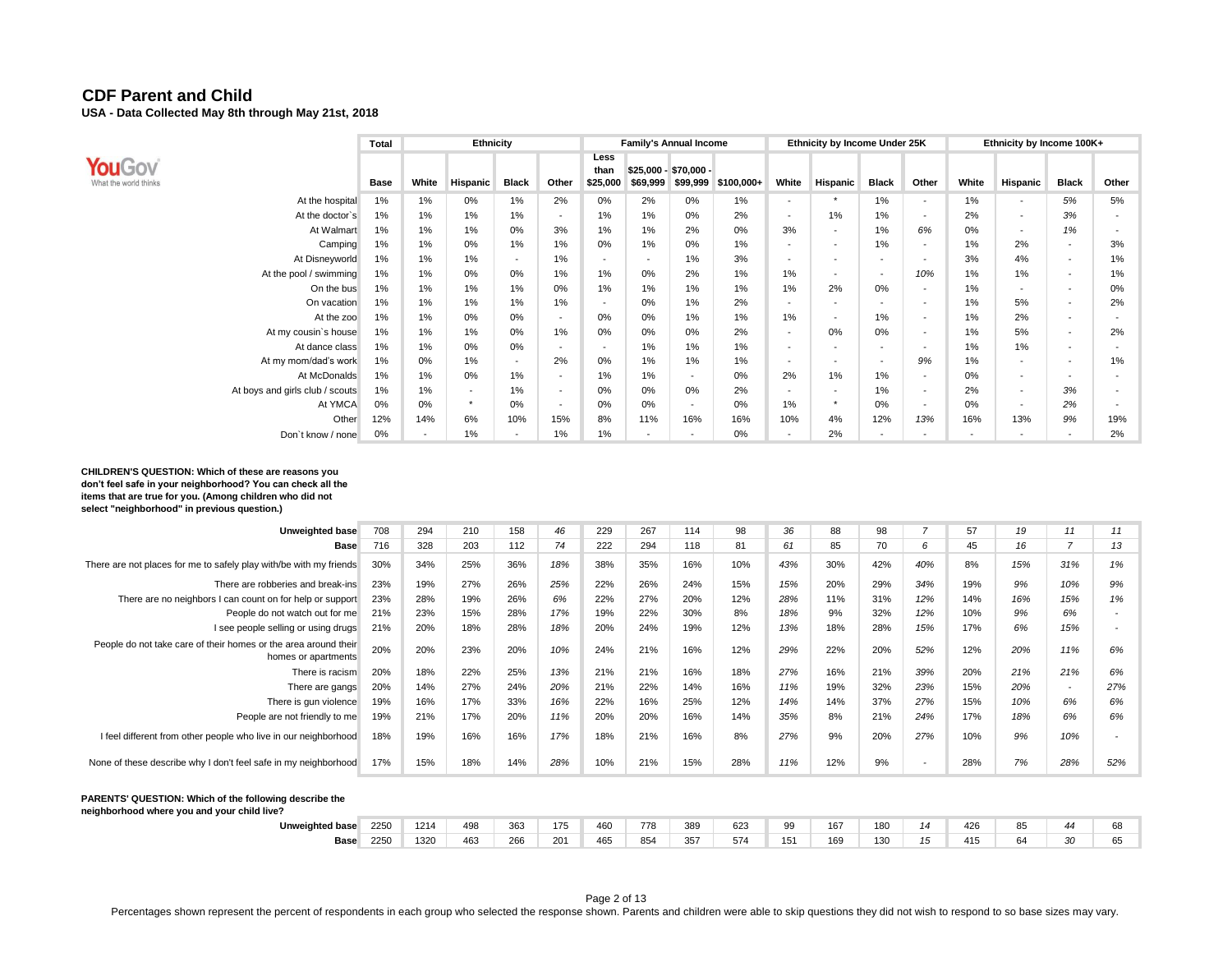**USA - Data Collected May 8th through May 21st, 2018** 

|                                                                              | Total |       | Ethnicity |              |       |                          |          | <b>Family's Annual Income</b>     |            |       | Ethnicity by Income Under 25K |              |       |       | Ethnicity by Income 100K+ |              |       |
|------------------------------------------------------------------------------|-------|-------|-----------|--------------|-------|--------------------------|----------|-----------------------------------|------------|-------|-------------------------------|--------------|-------|-------|---------------------------|--------------|-------|
| What the world thinks                                                        | Base  | White | Hispanic  | <b>Black</b> | Other | Less<br>than<br>\$25,000 | \$69.999 | $$25,000 - $70,000 -$<br>\$99,999 | \$100,000+ | White | Hispanic                      | <b>Black</b> | Other | White | Hispanic                  | <b>Black</b> | Other |
| People take care of their homes/the area around their homes or<br>apartments | 60%   | 66%   | 47%       | 51%          | 62%   | 49%                      | 57%      | 59%                               | 74%        | 50%   | 48%                           | 46%          | 64%   | 79%   | 51%                       | 65%          | 68%   |
| People are friendly to my children                                           | 56%   | 61%   | 46%       | 45%          | 52%   | 46%                      | 52%      | 57%                               | 68%        | 43%   | 50%                           | 42%          | 52%   | 73%   | 49%                       | 54%          | 60%   |
| There are places for children to safely play or be with their friends        | 51%   | 56%   | 43%       | 39%          | 56%   | 34%                      | 50%      | 53%                               | 67%        | 34%   | 33%                           | 35%          | 34%   | 68%   | 59%                       | 58%          | 73%   |
| It's a place I want to stay                                                  | 49%   | 54%   | 40%       | 39%          | 51%   | 36%                      | 49%      | 45%                               | 62%        | 40%   | 41%                           | 25%          | 39%   | 65%   | 49%                       | 56%          | 61%   |
| There are neighbors I can count on for help or support                       | 47%   | 53%   | 36%       | 35%          | 51%   | 30%                      | 47%      | 49%                               | 60%        | 33%   | 26%                           | 30%          | 28%   | 63%   | 53%                       | 49%          | 53%   |
| People watch out for each other's children                                   | 39%   | 42%   | 35%       | 35%          | 33%   | 30%                      | 34%      | 35%                               | 55%        | 25%   | 34%                           | 32%          | 32%   | 57%   | 60%                       | 51%          | 44%   |
| There are robberies and break-ins                                            | 16%   | 15%   | 17%       | 21%          | 19%   | 20%                      | 18%      | 14%                               | 12%        | 13%   | 20%                           | 28%          | 21%   | 13%   | 13%                       | 11%          | 4%    |
| We see people selling or using illegal drugs                                 | 14%   | 12%   | 17%       | 20%          | 7%    | 24%                      | 14%      | 14%                               | 5%         | 21%   | 23%                           | 28%          | 22%   | 5%    | 8%                        | 2%           | 6%    |
| There is racism                                                              | 14%   | 12%   | 15%       | 18%          | 13%   | 16%                      | 15%      | 14%                               | 10%        | 18%   | 12%                           | 18%          | 12%   | 10%   | 13%                       | 23%          | 5%    |
| We feel different from other people who live in our neighborhood             | 13%   | 11%   | 12%       | 19%          | 18%   | 16%                      | 14%      | 14%                               | 8%         | 16%   | 9%                            | 26%          | 17%   | 6%    | 17%                       | 4%           | 18%   |
| There is gun violence                                                        | 10%   | 8%    | 12%       | 21%          | 8%    | 16%                      | 11%      | 6%                                | 6%         | 7%    | 14%                           | 30%          | 17%   | 6%    | 8%                        | 5%           | 5%    |
| There are gangs                                                              | 9%    | 5%    | 16%       | 13%          | 10%   | 14%                      | 9%       | 10%                               | 5%         | 5%    | 19%                           | 17%          | 21%   | 4%    | 11%                       | 2%           | 3%    |
| None of these describe my neighborhood                                       | 4%    | 4%    | 5%        | 7%           | 2%    | 5%                       | 5%       | 3%                                | 3%         | 5%    | 4%                            | 6%           |       | 3%    | 3%                        | 15%          | 3%    |

**PARENTS' QUESTION: We also want to know what concerns you. What are some of the things you worry about for [INSERT NAME/your child]? Just like before, you can choose as many as apply.**

| Unweighted base                                                                 | 2250 | 1214 | 498 | 363 | 175 | 460 | 778 | 389 | 623 | 99  | 167 | 180 | 14  | 426 | 85  | 44  | 68  |
|---------------------------------------------------------------------------------|------|------|-----|-----|-----|-----|-----|-----|-----|-----|-----|-----|-----|-----|-----|-----|-----|
| <b>Base</b>                                                                     | 2250 | 1320 | 463 | 266 | 201 | 465 | 854 | 357 | 574 | 151 | 169 | 130 | 15  | 415 | 64  | 30  | 65  |
| my child being bullied                                                          | 51%  | 52%  | 55% | 46% | 39% | 60% | 51% | 47% | 44% | 61% | 66% | 51% | 49% | 45% | 47% | 25% | 45% |
| .my child feeling pressure to do things he/she doesn't want to do               | 46%  | 47%  | 46% | 38% | 47% | 47% | 48% | 41% | 45% | 46% | 50% | 42% | 52% | 48% | 36% | 24% | 47% |
| a shooting happening at my child's school                                       | 36%  | 35%  | 39% | 41% | 30% | 43% | 39% | 37% | 26% | 35% | 47% | 47% | 37% | 27% | 17% | 31% | 27% |
| my child getting into college but not being able to afford to go                | 36%  | 36%  | 38% | 36% | 32% | 43% | 40% | 35% | 25% | 40% | 46% | 42% | 48% | 26% | 20% | 16% | 21% |
| my child feeling different and not fitting in with people his/her<br>age        | 35%  | 38%  | 32% | 26% | 35% | 37% | 36% | 33% | 32% | 46% | 35% | 29% | 45% | 35% | 28% | 12% | 31% |
| my child being treated unfairly because of who he/she is                        | 35%  | 32%  | 35% | 48% | 34% | 48% | 34% | 35% | 25% | 46% | 43% | 54% | 60% | 25% | 19% | 26% | 31% |
| my child getting involved with drugs                                            | 31%  | 31%  | 35% | 26% | 28% | 35% | 31% | 28% | 29% | 30% | 43% | 30% | 29% | 30% | 30% | 13% | 33% |
| my child getting sick and my family not being able to afford<br>medical care    | 28%  | 27%  | 30% | 32% | 23% | 35% | 31% | 31% | 15% | 27% | 40% | 37% | 32% | 15% | 16% | 12% | 17% |
| not having enough money for food or housing for my family                       | 27%  | 24%  | 34% | 35% | 19% | 45% | 32% | 19% | 9%  | 42% | 50% | 44% | 43% | 8%  | 11% | 5%  | 12% |
| my child not getting a good education at the school he/she<br>currently attends | 26%  | 23%  | 31% | 30% | 25% | 36% | 28% | 23% | 16% | 36% | 37% | 34% | 34% | 15% | 16% | 15% | 21% |
| climate change                                                                  | 24%  | 23%  | 25% | 24% | 27% | 26% | 21% | 22% | 28% | 17% | 36% | 21% | 46% | 28% | 16% | 31% | 39% |
| one or both of my child's parent(s) experiencing a job loss                     | 24%  | 23%  | 27% | 22% | 24% | 24% | 27% | 24% | 19% | 15% | 35% | 22% | 32% | 19% | 18% | 13% | 23% |
| a shooting happening in our neighborhood                                        | 21%  | 19%  | 25% | 30% | 19% | 29% | 25% | 19% | 12% | 25% | 26% | 37% | 22% | 10% | 8%  | 23% | 21% |
| a terrorist attack happening near where we live                                 | 21%  | 19%  | 21% | 26% | 27% | 21% | 23% | 25% | 14% | 14% | 21% | 27% | 35% | 14% | 10% | 15% | 20% |
| my child not getting into college                                               | 19%  | 17%  | 25% | 25% | 14% | 27% | 21% | 16% | 13% | 20% | 38% | 24% | 19% | 13% | 16% | 18% | 11% |
| my child not graduating from high school                                        | 18%  | 14%  | 26% | 22% | 13% | 26% | 19% | 14% | 10% | 20% | 36% | 22% | 12% | 9%  | 12% | 18% | 9%  |
| my child getting in trouble with the police                                     | 17%  | 15%  | 20% | 25% | 11% | 26% | 18% | 14% | 9%  | 22% | 27% | 29% | 24% | 8%  | 20% | 8%  | 11% |
| I am not worried about any of these                                             | 10%  | 10%  | 11% | 9%  | 11% | 6%  | 9%  | 10% | 15% | 5%  | 6%  | 7%  |     | 14% | 19% | 26% | 12% |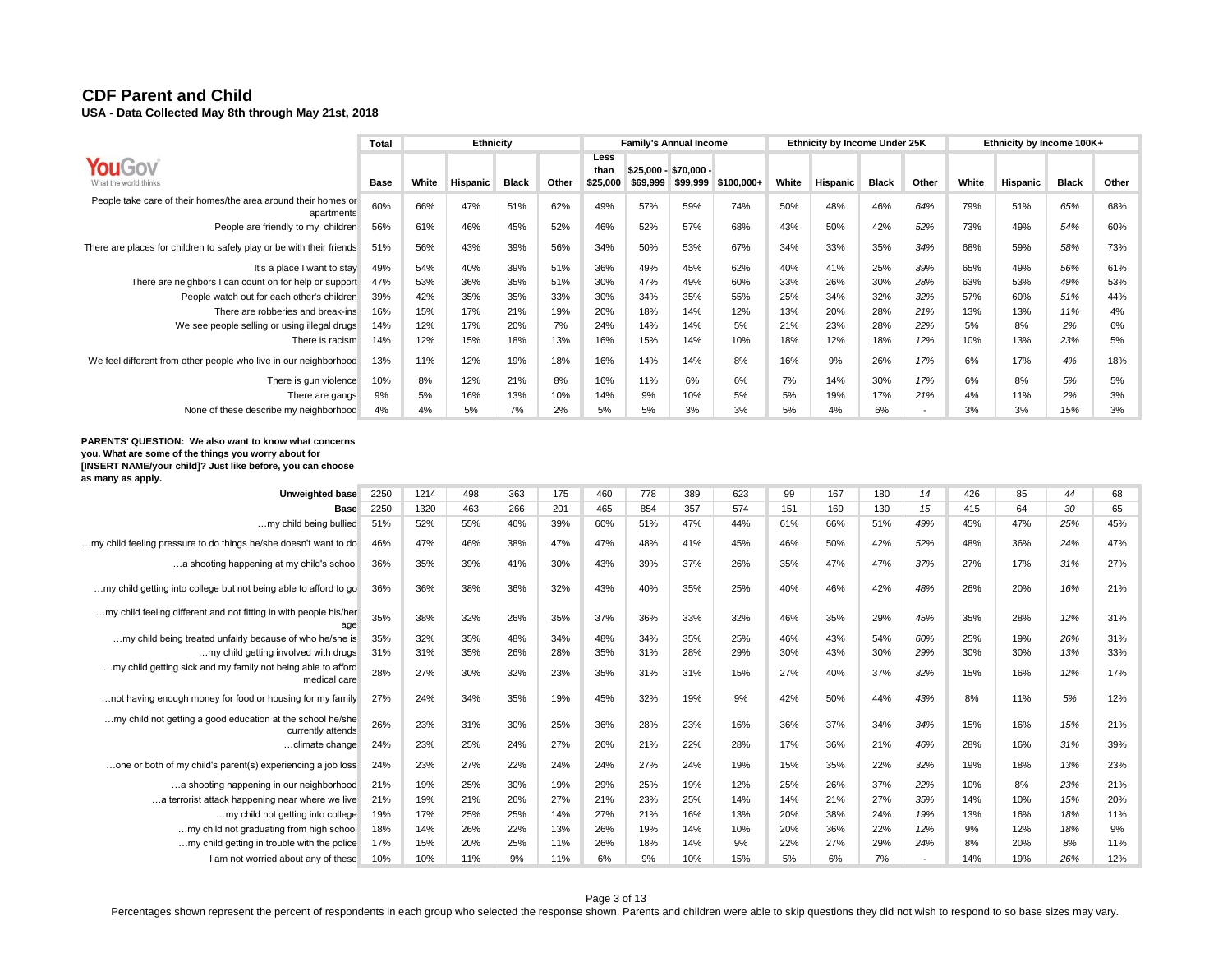|                                                                                                                                                                                      | Total |       | Ethnicity |              |       |                          |                       | <b>Family's Annual Income</b> |                              |       | Ethnicity by Income Under 25K |              |                          |       | Ethnicity by Income 100K+ |              |       |
|--------------------------------------------------------------------------------------------------------------------------------------------------------------------------------------|-------|-------|-----------|--------------|-------|--------------------------|-----------------------|-------------------------------|------------------------------|-------|-------------------------------|--------------|--------------------------|-------|---------------------------|--------------|-------|
| YouGov<br>What the world thinks                                                                                                                                                      | Base  | White | Hispanic  | <b>Black</b> | Other | Less<br>than<br>\$25,000 | \$25,000 - \$70,000 - |                               | \$69,999 \$99,999 \$100,000+ | White | Hispanic                      | <b>Black</b> | Other                    | White | Hispanic                  | <b>Black</b> | Other |
| CHILDREN'S QUESTION: We also want to know what<br>concerns you. What are some of the things you worry about?<br>Just like before, you can choose as many as apply                    |       |       |           |              |       |                          |                       |                               |                              |       |                               |              |                          |       |                           |              |       |
| Unweighted base                                                                                                                                                                      | 2250  | 1214  | 498       | 363          | 175   | 460                      | 778                   | 389                           | 623                          | 99    | 167                           | 180          | 14                       | 426   | 85                        | 44           | 68    |
| Base                                                                                                                                                                                 | 2250  | 1320  | 463       | 266          | 201   | 465                      | 854                   | 357                           | 574                          | 151   | 169                           | 130          | 15                       | 415   | 64                        | 30           | 65    |
| being bullied                                                                                                                                                                        | 42%   | 43%   | 46%       | 33%          | 37%   | 50%                      | 44%                   | 38%                           | 34%                          | 52%   | 55%                           | 43%          | 48%                      | 35%   | 40%                       | 21%          | 28%   |
| a shooting happening at my school                                                                                                                                                    | 33%   | 31%   | 37%       | 35%          | 33%   | 32%                      | 36%                   | 32%                           | 29%                          | 24%   | 34%                           | 39%          | 24%                      | 29%   | 29%                       | 39%          | 27%   |
| feeling pressure to do things I don't want to do                                                                                                                                     | 29%   | 29%   | 30%       | 28%          | 30%   | 32%                      | 30%                   | 24%                           | 28%                          | 28%   | 34%                           | 34%          | 50%                      | 28%   | 29%                       | 14%          | 35%   |
| feeling different and not fitting in with people my age                                                                                                                              | 28%   | 28%   | 29%       | 20%          | 31%   | 31%                      | 29%                   | 24%                           | 26%                          | 36%   | 29%                           | 28%          | 13%                      | 28%   | 18%                       | 13%          | 29%   |
| my parent(s)/guardian not having a job or losing their job                                                                                                                           | 28%   | 26%   | 35%       | 25%          | 26%   | 30%                      | 29%                   | 25%                           | 25%                          | 22%   | 42%                           | 26%          | 34%                      | 25%   | 20%                       | 17%          | 27%   |
| being treated unfairly because of who I am                                                                                                                                           | 25%   | 24%   | 25%       | 30%          | 26%   | 31%                      | 22%                   | 25%                           | 24%                          | 27%   | 31%                           | 36%          | 27%                      | 24%   | 24%                       | 15%          | 22%   |
| not having enough money for food or housing                                                                                                                                          | 23%   | 22%   | 25%       | 24%          | 18%   | 37%                      | 24%                   | 19%                           | 11%                          | 40%   | 37%                           | 31%          | 43%                      | 11%   | 8%                        | 2%           | 16%   |
| getting into college but not being able to afford to go                                                                                                                              | 20%   | 20%   | 22%       | 21%          | 20%   | 25%                      | 22%                   | 19%                           | 15%                          | 22%   | 29%                           | 24%          | 33%                      | 15%   | 12%                       | 7%           | 22%   |
| a terrorist attack happening near where I live                                                                                                                                       | 19%   | 19%   | 19%       | 18%          | 22%   | 18%                      | 20%                   | 22%                           | 18%                          | 16%   | 17%                           | 21%          | 25%                      | 17%   | 15%                       | 18%          | 30%   |
| a shooting happening in my neighborhood                                                                                                                                              | 19%   | 16%   | 22%       | 27%          | 23%   | 23%                      | 21%                   | 18%                           | 14%                          | 14%   | 23%                           | 34%          | 20%                      | 11%   | 17%                       | 15%          | 26%   |
| not getting into college                                                                                                                                                             | 18%   | 17%   | 19%       | 18%          | 25%   | 16%                      | 19%                   | 18%                           | 20%                          | 10%   | 17%                           | 18%          | 30%                      | 19%   | 22%                       | 15%          | 23%   |
| getting sick and not having enough money for medical care                                                                                                                            | 17%   | 15%   | 23%       | 16%          | 17%   | 25%                      | 17%                   | 17%                           | 11%                          | 20%   | 35%                           | 19%          | 27%                      | 10%   | 11%                       | 14%          | 16%   |
| not graduating from high school                                                                                                                                                      | 16%   | 14%   | 21%       | 18%          | 17%   | 25%                      | 17%                   | 16%                           | 9%                           | 20%   | 31%                           | 23%          | 28%                      | 9%    | 6%                        | 8%           | 15%   |
| not getting a good education at the school I go to                                                                                                                                   | 16%   | 13%   | 20%       | 18%          | 21%   | 24%                      | 14%                   | 15%                           | 11%                          | 24%   | 26%                           | 20%          | 27%                      | 10%   | 9%                        | 19%          | 15%   |
| climate change                                                                                                                                                                       | 14%   | 14%   | 15%       | 11%          | 16%   | 15%                      | 11%                   | 12%                           | 18%                          | 14%   | 19%                           | 10%          | 24%                      | 18%   | 10%                       | 24%          | 20%   |
| getting in trouble with the police                                                                                                                                                   | 11%   | 10%   | 13%       | 16%          | 12%   | 12%                      | 13%                   | 11%                           | 9%                           | 10%   | 12%                           | 13%          | 18%                      | 7%    | 12%                       | 8%           | 15%   |
| getting involved with drugs                                                                                                                                                          | 8%    | 6%    | 11%       | 10%          | 10%   | 10%                      | 7%                    | 8%                            | 9%                           | 4%    | 14%                           | 10%          | 18%                      | 8%    | 9%                        | 7%           | 14%   |
| I am not worried about any of these                                                                                                                                                  | 17%   | 16%   | 17%       | 20%          | 18%   | 11%                      | 18%                   | 13%                           | 24%                          | 10%   | 10%                           | 13%          | $\overline{\phantom{a}}$ | 23%   | 27%                       | 34%          | 24%   |
| PARENTS' QUESTION: Regarding a shooting happening at<br>your child's school, are you concerned about (Among<br>parents who are worried about a shooting at their child's<br>school.) |       |       |           |              |       |                          |                       |                               |                              |       |                               |              |                          |       |                           |              |       |
| <b>Unweighted base</b>                                                                                                                                                               | 771   | 392   | 180       | 139          | 60    | 185                      | 288                   | 124                           | 174                          | 33    | 70                            | 76           | 6                        | 119   | 21                        | 13           | 21    |
| <b>Base</b>                                                                                                                                                                          | 817   | 469   | 179       | 110          | 60    | 199                      | 335                   | 132                           | 151                          | 53    | 80                            | 61           | 5                        | 113   | 11                        | 9            | 18    |
| A mass shooting intended to harm as many people as possible                                                                                                                          | 85%   | 87%   | 81%       | 79%          | 89%   | 81%                      | 86%                   | 85%                           | 87%                          | 87%   | 80%                           | 76%          | 86%                      | 88%   | 90%                       | 79%          | 85%   |
| A gang-related shooting                                                                                                                                                              | 27%   | 23%   | 32%       | 31%          | 31%   | 35%                      | 27%                   | 27%                           | 16%                          | 31%   | 36%                           | 37%          | 28%                      | 17%   | 17%                       | 21%          | 5%    |
| A shooting where one person is targeting another person                                                                                                                              | 41%   | 39%   | 43%       | 49%          | 44%   | 46%                      | 38%                   | 47%                           | 39%                          | 39%   | 43%                           | 56%          | 58%                      | 42%   | 30%                       | 52%          | 18%   |
| CHILDREN'S QUESTION: Regarding a shooting happening at<br>your school, are you concerned about(Among children who                                                                    |       |       |           |              |       |                          |                       |                               |                              |       |                               |              |                          |       |                           |              |       |

**are worried about a shooting at their school.)**

| Unweighted base                                             | 721 | 371 | 168 | 127 | 55  | 166 | 260 | 119 | 176 | 32  | 60  | 70  |      | 118 | 23  |                 | 18   |
|-------------------------------------------------------------|-----|-----|-----|-----|-----|-----|-----|-----|-----|-----|-----|-----|------|-----|-----|-----------------|------|
| Base                                                        | 738 | 407 | 169 | 94  |     | 148 | 309 | 114 | 166 | 37  | 58  | 50  |      | 119 | 18  | 12 <sup>2</sup> | 18   |
| A mass shooting intended to harm as many people as possible | 88% | 88% | 87% | 87% | 93% | 91% | 87% | 84% | 91% | 96% | 95% | 84% | 100% | 89% | 94% | 85%             | 100% |
| A gang-related shooting                                     | 28% | 22% | 29% | 38% | 47% | 37% | 29% | 27% | 19% | 36% | 22% | 53% | 44%  | 18% | 24% | 26%             | 18%  |
| A shooting where one person is targeting another person     | 42% | 43% | 32% | 46% | 56% | 39% | 44% | 47% | 37% | 35% | 27% | 57% | 22%  | 37% | 38% | 50%             | 27%  |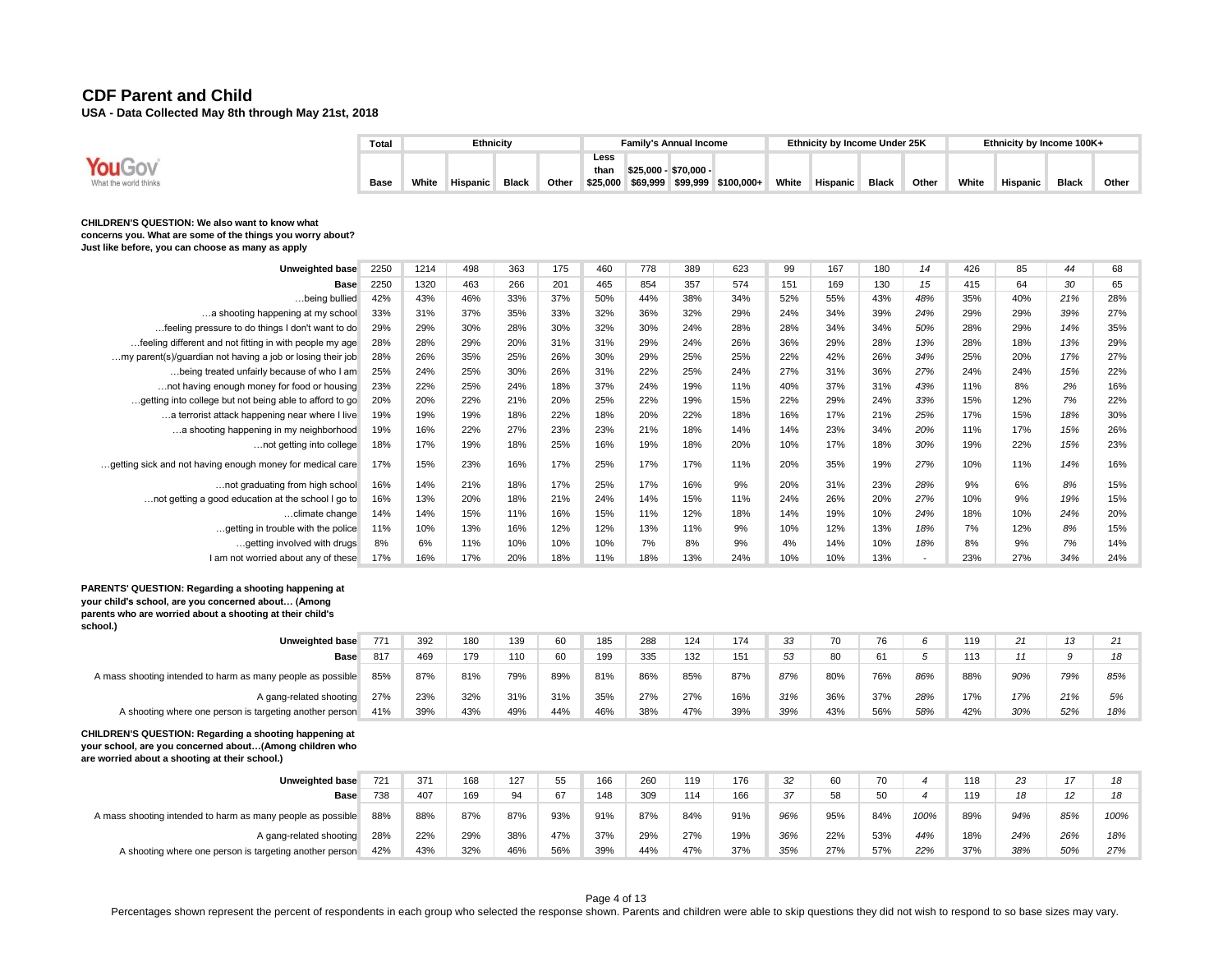**USA - Data Collected May 8th through May 21st, 2018** 

|                                                                                                                                                                                                                                   | <b>Total</b> |            | <b>Ethnicity</b> |              |            |                          |                     | <b>Family's Annual Income</b> |                              |            | Ethnicity by Income Under 25K |              |                |            | Ethnicity by Income 100K+ |                |            |
|-----------------------------------------------------------------------------------------------------------------------------------------------------------------------------------------------------------------------------------|--------------|------------|------------------|--------------|------------|--------------------------|---------------------|-------------------------------|------------------------------|------------|-------------------------------|--------------|----------------|------------|---------------------------|----------------|------------|
| What the world think:                                                                                                                                                                                                             | <b>Base</b>  | White      | <b>Hispanic</b>  | <b>Black</b> | Other      | Less<br>than<br>\$25.000 | \$25.000 - \$70.000 |                               | \$69,999 \$99,999 \$100,000+ | White      | <b>Hispanic</b>               | <b>Black</b> | Other          | White      | Hispanic                  | <b>Black</b>   | Other      |
| PARENTS' QUESTION: Regarding a shooting happening in<br>your neighborhood, are you concerned about(Among<br>parents who are worried about a shooting in their<br>neighborhood.)                                                   |              |            |                  |              |            |                          |                     |                               |                              |            |                               |              |                |            |                           |                |            |
| Unweighted base                                                                                                                                                                                                                   | 490          | 218        | 124              | 110          | 38         | 144                      | 189                 | 75                            | 82                           | 26         | 52                            | 62           | $\overline{4}$ | 46         | 9                         | 10             | 17         |
| <b>Base</b>                                                                                                                                                                                                                       | 482          | 247        | 117              | 80           | 38         | 133                      | 213                 | 68                            | 68                           | 37         | 44                            | 48           | 3              | 43         | 5                         | $\overline{7}$ | 14         |
| A mass shooting intended to harm as many people as possible                                                                                                                                                                       | 60%          | 56%        | 66%              | 69%          | 58%        | 61%                      | 59%                 | 64%                           | 60%                          | 49%        | 57%                           | 74%          | 52%            | 62%        | 87%                       | 64%            | 43%        |
| A gang-related shooting                                                                                                                                                                                                           | 47%          | 42%        | 46%              | 58%          | 63%        | 60%                      | 43%                 | 42%                           | 41%                          | 59%        | 58%                           | 63%          | 47%            | 39%        | 29%                       | 50%            | 48%        |
| A shooting where one person is targeting another person                                                                                                                                                                           | 58%          | 58%        | 50%              | 66%          | 66%        | 62%                      | 54%                 | 61%                           | 59%                          | 60%        | 59%                           | 66%          | 71%            | 64%        | 20%                       | 86%            | 44%        |
| CHILDREN'S QUESTIONS: Regarding a shooting happening<br>in your neighborhood, are you concerned about(Among<br>children who are worried about a shooting in their<br>neighborhood.)                                               |              |            |                  |              |            |                          |                     |                               |                              |            |                               |              |                |            |                           |                |            |
| Unweighted base                                                                                                                                                                                                                   | 456          | 197        | 109              | 109          | 41         | 133                      | 164                 | 62                            | 97                           | 18         | 46                            | 65           | $\overline{4}$ | 58         | 17                        | $\overline{7}$ | 15         |
| Base                                                                                                                                                                                                                              | 427          | 209        | 100              | 72           | 47         | 106                      | 179                 | 65                            | 78                           | 21         | 38                            | 44           | 3              | 45         | 11                        | 5              | 17         |
| A mass shooting intended to harm as many people as possible                                                                                                                                                                       | 70%          | 71%        | 60%              | 69%          | 85%        | 65%                      | 70%                 | 76%                           | 69%                          | 80%        | 51%                           | 70%          | 73%            | 68%        | 53%                       | 75%            | 80%        |
| A gang-related shooting                                                                                                                                                                                                           | 46%          | 39%        | 62%              | 51%          | 33%        | 65%                      | 43%                 | 31%                           | 40%                          | 66%        | 71%                           | 61%          | 26%            | 35%        | 73%                       | 22%            | 35%        |
| A shooting where one person is targeting another person                                                                                                                                                                           | 56%          | 63%        | 43%              | 60%          | 47%        | 55%                      | 62%                 | 51%                           | 50%                          | 59%        | 34%                           | 71%          | 53%            | 60%        | 34%                       | 47%            | 32%        |
| PARENTS' QUESTION: Summary of Agree - There is a lot of<br>discussion around guns these days, and we want to know<br>what you think. Which of the following statements do you<br>agree with, disagree with or are not sure about? |              |            |                  |              |            |                          |                     |                               |                              |            |                               |              |                |            |                           |                |            |
| Unweighted base                                                                                                                                                                                                                   | 2250         | 1214       | 498              | 363          | 175        | 460                      | 778                 | 389                           | 623                          | 99         | 167                           | 180          | 14             | 426        | 85                        | 44             | 68         |
| Base                                                                                                                                                                                                                              | 2250         | 1320       | 463              | 266          | 201        | 465                      | 854                 | 357                           | 574                          | 151        | 169                           | 130          | 15             | 415        | 64                        | 30             | 65         |
| I believe guns can keep people safe                                                                                                                                                                                               | 56%          | 60%        | 53%              | 46%          | 45%        | 53%                      | 57%                 | 59%                           | 54%                          | 64%        | 52%                           | 41%          | 52%            | 55%        | 64%                       | 34%            | 44%        |
| There are too many guns in America                                                                                                                                                                                                | 60%          | 53%<br>67% | 64%<br>72%       | 78%<br>85%   | 67%<br>74% | 63%<br>71%               | 60%<br>73%          | 56%<br>69%                    | 59%<br>68%                   | 51%<br>58% | 63%<br>74%                    | 79%<br>86%   | 52%<br>52%     | 56%<br>66% | 54%<br>65%                | 81%<br>93%     | 71%<br>75% |
|                                                                                                                                                                                                                                   |              |            |                  |              |            |                          |                     |                               |                              |            |                               |              |                |            |                           |                |            |
| It is too easy to get a gun in America<br>I believe students and staff should be trained on what to do if                                                                                                                         | 71%<br>89%   | 91%        | 87%              | 86%          | 85%        | 90%                      | 90%                 | 87%                           | 90%                          | 93%        | 85%                           | 92%          | 89%            | 91%        | 82%                       | 85%            | 89%        |
| there is a shooter in their school<br>Teachers having guns in school would help children be safer                                                                                                                                 | 31%          | 35%        | 27%              | 19%          | 26%        | 31%                      | 29%                 | 33%                           | 32%                          | 38%        | 28%                           | 25%          | 41%            | 33%        | 29%                       | 13%            | 35%        |

**agree with, disagree with or are not sure about?**

| <b>Unweighted base</b>              | 2250 | 1214 | 498 | 363 | 175 | 460 | 778 | 389 | 623 | 99  | 167 | 180 |     | 426 | 85  |     | 68  |
|-------------------------------------|------|------|-----|-----|-----|-----|-----|-----|-----|-----|-----|-----|-----|-----|-----|-----|-----|
| <b>Base</b>                         | 2250 | 1320 | 463 | 266 | 201 | 465 | 854 | 357 | 574 | 151 | 169 | 130 |     | 415 | 64  | 20  | 65  |
| I believe guns can keep people safe | 27%  | 23%  | 28% | 33% | 38% | 26% | 25% | 30% | 29% | 15% | 30% | 34% | 16% | 27% | 28% | 40% | 36% |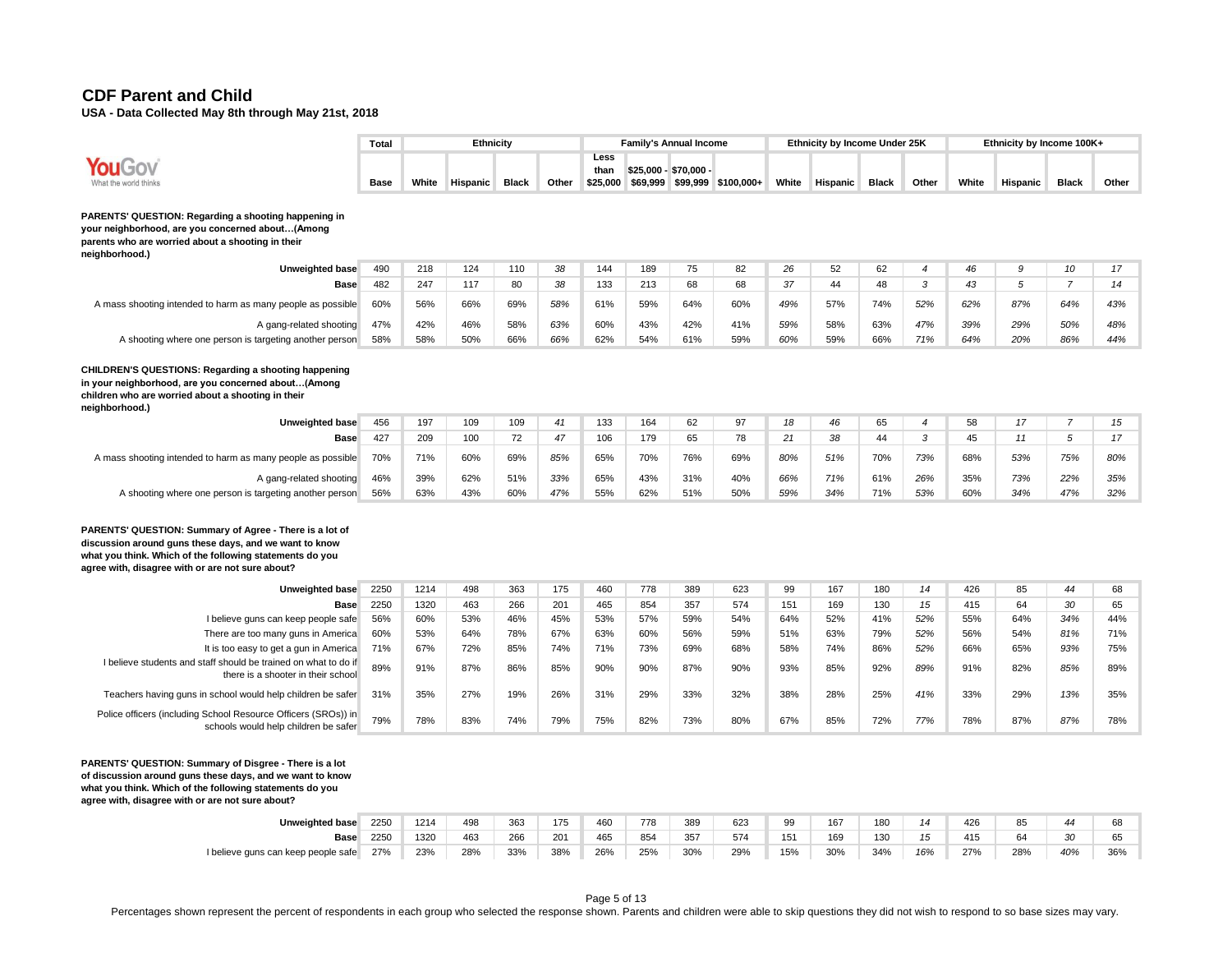**USA - Data Collected May 8th through May 21st, 2018** 

|                                                                                                        | <b>Total</b> |       | Ethnicity       |              |       |                          |          | <b>Family's Annual Income</b>     |            |       | Ethnicity by Income Under 25K |              |       |       | Ethnicity by Income 100K+ |              |       |
|--------------------------------------------------------------------------------------------------------|--------------|-------|-----------------|--------------|-------|--------------------------|----------|-----------------------------------|------------|-------|-------------------------------|--------------|-------|-------|---------------------------|--------------|-------|
| <b>YouGov</b><br>What the world thinks                                                                 | Base         | White | <b>Hispanic</b> | <b>Black</b> | Other | Less<br>thar<br>\$25,000 | \$69.999 | \$25.000 - \$70.000 -<br>\$99.999 | \$100.000+ | White | Hispanic                      | <b>Black</b> | Other | White | Hispanic                  | <b>Black</b> | Other |
| There are too many guns in America                                                                     | 29%          | 35%   | 23%             | 10%          | 23%   | 24%                      | 27%      | 35%                               | 31%        | 37%   | 21%                           | 10%          | 34%   | 34%   | 25%                       | 11%          | 22%   |
| It is too easy to get a gun in America                                                                 | 20%          | 24%   | 15%             | 8%           | 16%   | 12%                      | 18%      | 26%                               | 24%        | 22%   | 5%                            | 7%           | 44%   | 27%   | 27%                       | 3%           | 16%   |
| I believe students and staff should be trained on what to do if<br>there is a shooter in their school  | 7%           | 6%    | 7%              | 10%          | 12%   | 6%                       | 6%       | 11%                               | 7%         | 6%    | 7%                            | 5%           | 11%   | 5%    | 10%                       | 15%          | 8%    |
| Teachers having guns in school would help children be safer                                            | 46%          | 44%   | 45%             | 60%          | 45%   | 42%                      | 44%      | 45%                               | 53%        | 32%   | 47%                           | 50%          | 28%   | 53%   | 45%                       | 77%          | 49%   |
| Police officers (including School Resource Officers (SROs)) in<br>schools would help children be safer | 10%          | 11%   | 6%              | 14%          | 8%    | 11%                      | 7%       | 14%                               | 11%        | 13%   | 5%                            | 16%          | 5%    | 11%   | 7%                        | 10%          | 11%   |

**PARENTS' QUESTION: Summary of Not sure - There is a lot of discussion around guns these days, and we want to know what you think. Which of the following statements do you agree with, disagree with or are not sure about?**

| Unweighted base                                                                                        | 2250 | 1214 | 498 | 363 | 175 | 460 | 778 | 389 | 623 | 99    | 167 | 180 | 14     | 426 | 85  | 44                       | 68  |
|--------------------------------------------------------------------------------------------------------|------|------|-----|-----|-----|-----|-----|-----|-----|-------|-----|-----|--------|-----|-----|--------------------------|-----|
| <b>Base</b>                                                                                            | 2250 | 1320 | 463 | 266 | 201 | 465 | 854 | 357 | 574 | 151   | 169 | 130 | 15     | 415 | 64  | $\Omega$                 | 65  |
| I believe guns can keep people safe                                                                    | 18%  | 17%  | 19% | 21% | 17% | 22% | 18% | 12% | 17% | 21%   | 18% | 25% | 31%    | 18% | 8%  | 26%                      | 20% |
| There are too many guns in America                                                                     | 12%  | 12%  | 13% | 12% | 9%  | 13% | 13% | 9%  | 10% | 12%   | 16% | 10% | 15%    | 9%  | 21% | 8%                       | 8%  |
| It is too easy to get a gun in America                                                                 | 10%  | 9%   | 13% | 7%  | 10% | 16% | 9%  | 5%  | 8%  | 20%   | 21% | 7%  | 4%     | 7%  | 8%  | 4%                       | 9%  |
| I believe students and staff should be trained on what to do if<br>there is a shooter in their school  | 4%   | 3%   | 6%  | 5%  | 3%  | 4%  | 4%  | 2%  | 4%  | $1\%$ | 8%  | 3%  | $\sim$ | 3%  | 9%  | $\overline{\phantom{0}}$ | 3%  |
| Teachers having guns in school would help children be safer                                            | 23%  | 21%  | 28% | 21% | 30% | 27% | 27% | 22% | 16% | 30%   | 25% | 25% | 30%    | 14% | 25% | 10%                      | 16% |
| Police officers (including School Resource Officers (SROs)) in<br>schools would help children be safer | 12%  | 11%  | 11% | 12% | 13% | 14% | 11% | 13% | 10% | 20%   | 11% | 11% | 18%    | 11% | 6%  | 3%                       | 11% |

**CHILDREN'S QUESTION: Summary of Agree - There is a lot of discussion around guns these days, and we want to know what you think. Which of the following statements do you agree with, disagree with or are not sure about?**

| Unweighted base                                                                                        | 2250 | 1214 | 498 | 363 | 175 | 460 | 778 | 389 | 623 | 99  | 167 | 180 | 14  | 426 | 85  | 44  | 68  |
|--------------------------------------------------------------------------------------------------------|------|------|-----|-----|-----|-----|-----|-----|-----|-----|-----|-----|-----|-----|-----|-----|-----|
| <b>Base</b>                                                                                            | 2250 | 1320 | 463 | 266 | 201 | 465 | 854 | 357 | 574 | 151 | 169 | 130 | 15  | 415 | 64  | 30  | 65  |
| I believe guns can keep people safe                                                                    | 48%  | 53%  | 42% | 43% | 36% | 48% | 47% | 51% | 48% | 59% | 47% | 36% | 35% | 50% | 46% | 36% | 41% |
| There are too many guns in America                                                                     | 54%  | 48%  | 56% | 72% | 63% | 54% | 59% | 49% | 50% | 41% | 54% | 69% | 54% | 47% | 40% | 81% | 62% |
| It is too easy to get a gun in America                                                                 | 53%  | 48%  | 52% | 70% | 59% | 51% | 52% | 52% | 55% | 38% | 50% | 70% | 46% | 52% | 47% | 83% | 66% |
| I believe students and staff should be trained on what to do if<br>there is a shooter in their school  | 84%  | 87%  | 83% | 82% | 76% | 88% | 84% | 79% | 85% | 91% | 83% | 90% | 90% | 88% | 77% | 87% | 77% |
| Teachers having guns in school would help children be safer                                            | 34%  | 37%  | 35% | 25% | 28% | 36% | 33% | 35% | 33% | 47% | 32% | 31% | 30% | 34% | 34% | 16% | 32% |
| Police officers (including School Resource Officers (SROs)) in<br>schools would help children be safer | 73%  | 73%  | 74% | 72% | 70% | 75% | 73% | 70% | 72% | 71% | 76% | 76% | 75% | 72% | 69% | 85% | 74% |

**CHILDREN'S QUESTION: Summary of Disgree - There is a lot of discussion around guns these days, and we want to know what you think. Which of the following statements do you agree with, disagree with or are not sure about?**

| Unweighted base | 2250 | 1214 | 498 | 363 | 175 | 460 <sup>-</sup> | 778. | 389 | 0.00<br>bZ. | nn<br>7.7 | 167 | 180 | $\cdots$<br>42F | 0E<br>$\cdots$ | <br>ິ<br>n |
|-----------------|------|------|-----|-----|-----|------------------|------|-----|-------------|-----------|-----|-----|-----------------|----------------|------------|

Page 6 of 13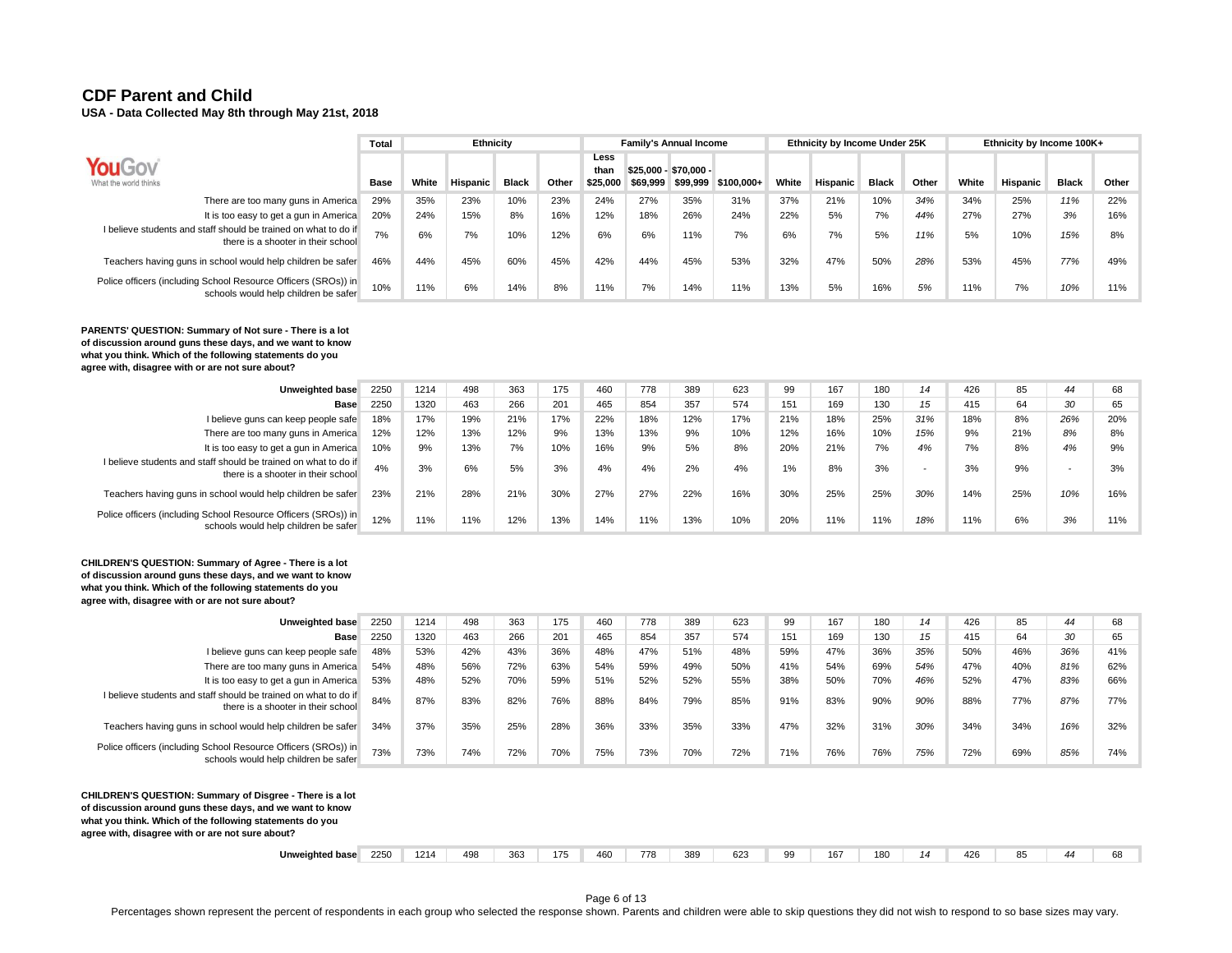|                                                                                                        | Total       |       | Ethnicity       |              |       |                          |          | <b>Family's Annual Income</b>     |            |       | Ethnicity by Income Under 25K |              |       |       | Ethnicity by Income 100K+ |              |       |
|--------------------------------------------------------------------------------------------------------|-------------|-------|-----------------|--------------|-------|--------------------------|----------|-----------------------------------|------------|-------|-------------------------------|--------------|-------|-------|---------------------------|--------------|-------|
| <b>YouGov</b><br>What the world thinks                                                                 | <b>Base</b> | White | <b>Hispanic</b> | <b>Black</b> | Other | Less<br>than<br>\$25,000 | \$69.999 | $$25.000 - $70.000 -$<br>\$99.999 | \$100.000+ | White | Hispanic                      | <b>Black</b> | Other | White | <b>Hispanic</b>           | <b>Black</b> | Other |
| <b>Base</b>                                                                                            | 2250        | 1320  | 463             | 266          | 201   | 465                      | 854      | 357                               | 574        | 151   | 169                           | 130          | 15    | 415   | 64                        | 30           | 65    |
| I believe guns can keep people safe                                                                    | 25%         | 23%   | 28%             | 29%          | 29%   | 21%                      | 25%      | 25%                               | 27%        | 14%   | 23%                           | 28%          | 9%    | 26%   | 24%                       | 40%          | 27%   |
| There are too many guns in America                                                                     | 18%         | 21%   | 17%             | 8%           | 12%   | 19%                      | 15%      | 22%                               | 19%        | 32%   | 15%                           | 10%          | 13%   | 20%   | 27%                       | 1%           | 10%   |
| It is too easy to get a gun in America                                                                 | 14%         | 16%   | 12%             | 8%           | 13%   | 12%                      | 13%      | 19%                               | 12%        | 22%   | 5%                            | 5%           | 29%   | 14%   | 19%                       | 1%           | 1%    |
| I believe students and staff should be trained on what to do if<br>there is a shooter in their school  | 7%          | 4%    | 10%             | 9%           | 14%   | 7%                       | 6%       | 12%                               | 4%         | 5%    | 11%                           | 6%           | 6%    | 2%    | 14%                       | 7%           | 6%    |
| Teachers having guns in school would help children be safer                                            | 36%         | 34%   | 33%             | 50%          | 40%   | 34%                      | 34%      | 38%                               | 40%        | 23%   | 39%                           | 40%          | 39%   | 39%   | 39%                       | 65%          | 38%   |
| Police officers (including School Resource Officers (SROs)) in<br>schools would help children be safer | 9%          | 8%    | 9%              | 11%          | 8%    | 8%                       | 9%       | 12%                               | 8%         | 9%    | 5%                            | 11%          | 6%    | 8%    | 16%                       | 3%           | 2%    |

**CHILDREN'S QUESTION: Summary of Not sure - There is a lot of discussion around guns these days, and we want to know what you think. Which of the following statements do you agree with, disagree with or are not sure about?**

| Unweighted base                                                                                        | 2250 | 1214 | 498 | 363 | 175 | 460 | 778 | 389 | 623 | 99  | 167 | 180 | 14  | 426 | 85  | 44  | 68  |
|--------------------------------------------------------------------------------------------------------|------|------|-----|-----|-----|-----|-----|-----|-----|-----|-----|-----|-----|-----|-----|-----|-----|
| <b>Base</b>                                                                                            | 2250 | 1320 | 463 | 266 | 201 | 465 | 854 | 357 | 574 | 151 | 169 | 130 | 15  | 415 | 64  | 30  | 65  |
| I believe guns can keep people safe                                                                    | 27%  | 24%  | 31% | 28% | 34% | 31% | 27% | 23% | 25% | 27% | 29% | 36% | 56% | 23% | 30% | 25% | 32% |
| There are too many guns in America                                                                     | 28%  | 31%  | 27% | 19% | 25% | 27% | 26% | 30% | 32% | 27% | 31% | 21% | 33% | 33% | 32% | 18% | 28% |
| It is too easy to get a gun in America                                                                 | 34%  | 36%  | 36% | 23% | 28% | 37% | 35% | 29% | 33% | 39% | 45% | 25% | 25% | 34% | 35% | 16% | 33% |
| I believe students and staff should be trained on what to do if<br>there is a shooter in their school  | 9%   | 9%   | 7%  | 8%  | 10% | 4%  | 10% | 9%  | 10% | 4%  | 6%  | 3%  | 4%  | 10% | 8%  | 7%  | 17% |
| Teachers having guns in school would help children be safer                                            | 30%  | 30%  | 32% | 25% | 32% | 29% | 33% | 26% | 27% | 30% | 29% | 29% | 30% | 28% | 27% | 19% | 29% |
| Police officers (including School Resource Officers (SROs)) in<br>schools would help children be safer | 19%  | 19%  | 17% | 17% | 22% | 18% | 18% | 18% | 20% | 20% | 19% | 13% | 19% | 21% | 15% | 12% | 24% |
|                                                                                                        |      |      |     |     |     |     |     |     |     |     |     |     |     |     |     |     |     |

#### **PARENTS' QUESTION: Do you think police officers and**

**SROs in schools should be… (Among parents who agree who agree that Police/SROs in schools would help children be safer.)**

**Unweighted base** 1718 925 392 262 139 340 604 288 486 69 136 125 *10* 328 67 *38* 53 **Base** 1768 1029 384 195 159 350 699 261 457 102 143 94 *11* 324 56 *26* 51 Armed 82% 84% 81% 82% 74% 82% 83% 80% 82% 74% 86% 84% *79%* 85% 62% *82%* 88% Unarmed 6% 5% 6% 8% 8% 7% 5% 5% 7% 7% 6% 7% *7%* 6% 13% *12%* 6% Not sure 12% 11% 13% 10% 19% 12% 12% 15% 10% 18% 8% 10% *14%* 9% 25% *6%* 6%

**CHILDREN'S QUESTION: Do you think police officers and SROs in schools should be… (Among children who agree who agree that Police/SROs in schools would help children be safer.)**

| Unweighted base | 1592 | 857 | 362 | 251 | 122 | 334 | 539 | 266 | 453 | 67  | 127 | 130 | 10  | 308 | 62  | 35  | 48  |
|-----------------|------|-----|-----|-----|-----|-----|-----|-----|-----|-----|-----|-----|-----|-----|-----|-----|-----|
| <b>Base</b>     | 1636 | 963 | 341 | 191 | 141 | 347 | 625 | 250 | 414 | 108 | 129 | 99  |     | 297 | 44  | 25  | 48  |
| Armed           | 71%  | 71% | 74% | 72% | 65% | 75% | 71% | 65% | 72% | 71% | 79% | 73% | 73% | 74% | 71% | 65% | 63% |
| Unarmed         | 8%   | 8%  | 8%  | 11% | 6%  | 9%  | 6%  | 12% | 9%  | 14% | 6%  | 7%  |     | 8%  | 13% | 16% | 7%  |
| Not sure        | 21%  | 21% | 19% | 17% | 29% | 17% | 24% | 23% | 19% | 15% | 16% | 20% | 27% | 17% | 15% | 19% | 30% |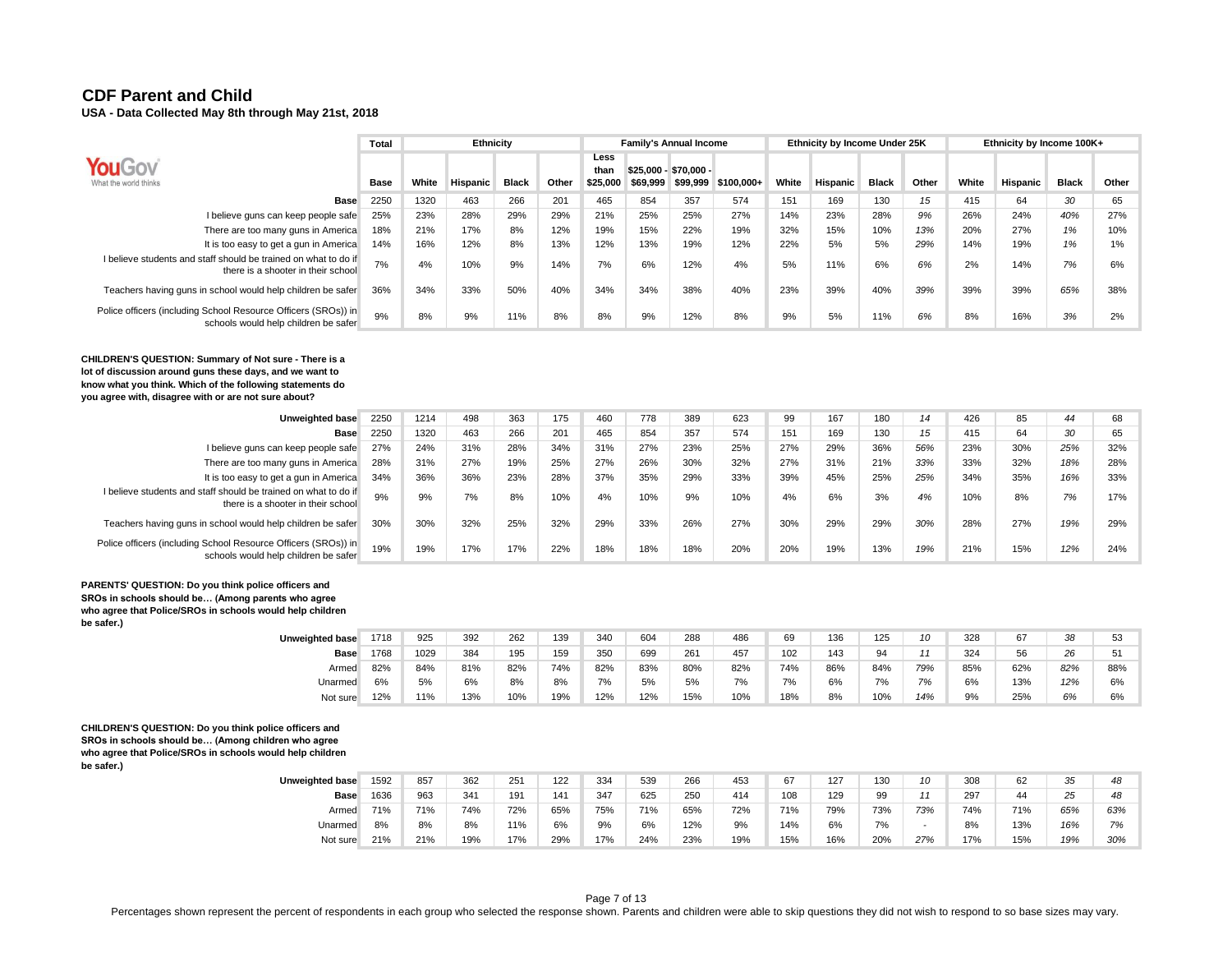**USA - Data Collected May 8th through May 21st, 2018** 

|                                                                                                                                                                                                                                                                                                                                   | Total                           |                                | Ethnicity                      |                                |                                |                                |                                | <b>Family's Annual Income</b>  |                                |                              | Ethnicity by Income Under 25K |                              |                                          |                                | Ethnicity by Income 100K+    |                              |                              |
|-----------------------------------------------------------------------------------------------------------------------------------------------------------------------------------------------------------------------------------------------------------------------------------------------------------------------------------|---------------------------------|--------------------------------|--------------------------------|--------------------------------|--------------------------------|--------------------------------|--------------------------------|--------------------------------|--------------------------------|------------------------------|-------------------------------|------------------------------|------------------------------------------|--------------------------------|------------------------------|------------------------------|------------------------------|
| <b>YouGov</b><br>What the world thinks                                                                                                                                                                                                                                                                                            | Base                            | White                          | Hispanic                       | <b>Black</b>                   | Other                          | Less<br>than<br>\$25.000       |                                | \$25,000 - \$70,000 -          | \$69,999 \$99,999 \$100,000+   | White                        | Hispanic                      | <b>Black</b>                 | Other                                    | White                          | Hispanic                     | <b>Black</b>                 | Other                        |
| PARENTS' QUESTION (Importance of Gun Rights vs.<br>Protecting Kids/Adults from Gun Violence): Which of these is<br>more important to you?                                                                                                                                                                                         |                                 |                                |                                |                                |                                |                                |                                |                                |                                |                              |                               |                              |                                          |                                |                              |                              |                              |
| Unweighted base                                                                                                                                                                                                                                                                                                                   | 2250                            | 1214                           | 498                            | 363                            | 175                            | 460                            | 778                            | 389                            | 623                            | 99                           | 167                           | 180                          | 14                                       | 426                            | 85                           | 44                           | 68                           |
| Base                                                                                                                                                                                                                                                                                                                              | 2250                            | 1320                           | 463                            | 266                            | 201                            | 465                            | 854                            | 357                            | 574                            | 151                          | 169                           | 130                          | 15                                       | 415                            | 64                           | 30                           | 65                           |
| The right of people to own guns                                                                                                                                                                                                                                                                                                   | 10%                             | 12%                            | 7%                             | 5%                             | 6%                             | 5%                             | 9%                             | 13%                            | 13%                            | 7%                           | 4%                            | 4%                           | $\overline{\phantom{a}}$                 | 15%                            | 8%                           | 3%                           | 7%                           |
| Protecting children and adults from gun violence                                                                                                                                                                                                                                                                                  | 39%                             | 37%                            | 40%                            | 45%                            | 44%                            | 37%                            | 40%                            | 40%                            | 39%                            | 31%                          | 38%                           | 42%                          | 32%                                      | 38%                            | 33%                          | 58%                          | 43%                          |
| Both are equally important                                                                                                                                                                                                                                                                                                        | 49%                             | 50%                            | 50%                            | 49%                            | 45%                            | 56%                            | 49%                            | 45%                            | 47%                            | 59%                          | 54%                           | 52%                          | 62%                                      | 46%                            | 57%                          | 39%                          | 47%                          |
| Not sure                                                                                                                                                                                                                                                                                                                          | 2%                              | 1%                             | 4%                             | 1%                             | 5%                             | 2%                             | 3%                             | 1%                             | 1%                             | 2%                           | 3%                            | 1%                           | 5%                                       | 1%                             | 1%                           |                              | 3%                           |
| CHILDREN'S QUESTION: (Importance of Gun Rights Vs<br>Protecting Kids/Children from Gun Violence): Which of these<br>is more important to you? (Among children ages 12-17.)<br><b>Unweighted base</b><br>Base<br>The right of people to own guns<br>Protecting children and adults from gun violence<br>Both are equally important | 972<br>1034<br>7%<br>44%<br>40% | 519<br>595<br>6%<br>44%<br>42% | 202<br>204<br>9%<br>38%<br>41% | 170<br>126<br>6%<br>54%<br>33% | 81<br>109<br>11%<br>43%<br>35% | 208<br>214<br>5%<br>40%<br>47% | 315<br>371<br>8%<br>40%<br>41% | 155<br>173<br>8%<br>47%<br>36% | 294<br>276<br>7%<br>50%<br>37% | 42<br>73<br>3%<br>29%<br>60% | 80<br>75<br>7%<br>41%<br>42%  | 79<br>58<br>5%<br>52%<br>37% | $\overline{7}$<br>8<br>20%<br>30%<br>39% | 211<br>198<br>7%<br>50%<br>37% | 35<br>34<br>5%<br>33%<br>45% | 19<br>14<br>2%<br>66%<br>26% | 29<br>29<br>9%<br>56%<br>28% |
| Not sure                                                                                                                                                                                                                                                                                                                          | 9%                              | 8%                             | 12%                            | 7%                             | 11%                            | 8%                             | 10%                            | 9%                             | 7%                             | 8%                           | 10%                           | 6%                           | 11%                                      | 5%                             | 18%                          | 5%                           | 7%                           |
| PARENTS' QUESTION: Does [INSERT CHILD'S NAME/your<br>child] learn what to do if there is a shooter in [his/her]<br>school?<br><b>Unweighted base</b><br><b>Base</b><br>Yes                                                                                                                                                        | 2250<br>2250<br>59%             | 1214<br>1320<br>60%            | 498<br>463<br>56%              | 363<br>266<br>59%              | 175<br>201<br>51%              | 460<br>465<br>47%              | 778<br>854<br>57%              | 389<br>357<br>63%              | 623<br>574<br>67%              | 99<br>151<br>38%             | 167<br>169<br>47%             | 180<br>130<br>58%            | 14<br>15<br>33%                          | 426<br>415<br>68%              | 85<br>64<br>67%              | 44<br>30<br>69%              | 68<br>65<br>64%              |
| <b>No</b>                                                                                                                                                                                                                                                                                                                         | 15%                             | 14%                            | 11%                            | 18%                            | 21%                            | 18%                            | 15%                            | 19%                            | 10%                            | 22%                          | 13%                           | 19%                          | 22%                                      | 9%                             | 14%                          | 16%                          | 8%                           |
| Not sure                                                                                                                                                                                                                                                                                                                          | 27%                             | 25%                            | 33%                            | 23%                            | 28%                            | 35%                            | 28%                            | 18%                            | 23%                            | 40%                          | 39%                           | 24%                          | 45%                                      | 23%                            | 19%                          | 15%                          | 28%                          |
| CHILDREN'S QUESTION: Do you learn what to do if there is a<br>shooter in your school?<br>Unweighted base                                                                                                                                                                                                                          | 2250                            | 1214                           | 498                            | 363                            | 175                            | 460                            | 778                            | 389                            | 623                            | 99                           | 167                           | 180                          | 14                                       | 426                            | 85                           | 44                           | 68                           |

| Jnweighted base | 2250 | 1214 | 495 | 363 | 175 | 460 | 78  | 389 | 623 | 99  | 167 | 180 | 14  | 426 | 85  | 44  | 68  |
|-----------------|------|------|-----|-----|-----|-----|-----|-----|-----|-----|-----|-----|-----|-----|-----|-----|-----|
| <b>Base</b>     | 2250 | 1320 | 463 | 266 | 201 | 465 | 854 | 357 | 574 | 151 | 169 | 130 | 15  | 415 | 64  | 30  | 65  |
| Yes             | 69%  | 72%  | 62% | 68% | 64% | 59% | 67% | 70% | 77% | 56% | 56% | 67% | 59% | 80% | 76% | 73% | 64% |
| <b>No</b>       | 22%  | 22%  | 22% | 27% | 24% | 30% | 23% | 20% | 16% | 35% | 28% | 28% | 37% | 16% | 11% | 25% | 20% |
| Not sure        | 9%   | 7%   | 16% | 5%  | 12% | 11% | 9%  | 9%  | 7%  | 10% | 17% | 5%  | 4%  | 5%  | 13% | 1%  | 16% |
|                 |      |      |     |     |     |     |     |     |     |     |     |     |     |     |     |     |     |

## **PARENTS' QUESTION: And which of these are true for you**

**when it comes to guns (not including toy guns, paint guns or BB guns)?**

| <b>Unweighted base</b>           | 2250 | 1214 | 498 | 363 | 175 | 460 | 778 | 389 | 623 | 99  | 167 | 180 | 14  | 426 | 85  | 44  | 68  |
|----------------------------------|------|------|-----|-----|-----|-----|-----|-----|-----|-----|-----|-----|-----|-----|-----|-----|-----|
| <b>Base</b>                      | 2250 | 1320 | 463 | 266 | 201 | 465 | 854 | 357 | 574 | 151 | 169 | 130 | 15  | 415 | 64  | 30  | 65  |
| I have held a gun                | 50%  | 56%  | 43% | 37% | 37% | 44% | 49% | 48% | 56% | 58% | 41% | 32% | 37% | 58% | 53% | 44% | 49% |
| I have shot a gun                | 43%  | 51%  | 34% | 28% | 33% | 34% | 41% | 47% | 51% | 49% | 31% | 20% | 20% | 54% | 42% | 41% | 47% |
| I know someone who has been shot | 28%  | 26%  | 29% | 39% | 24% | 37% | 26% | 29% | 23% | 35% | 35% | 40% | 51% | 22% | 21% | 46% | 16% |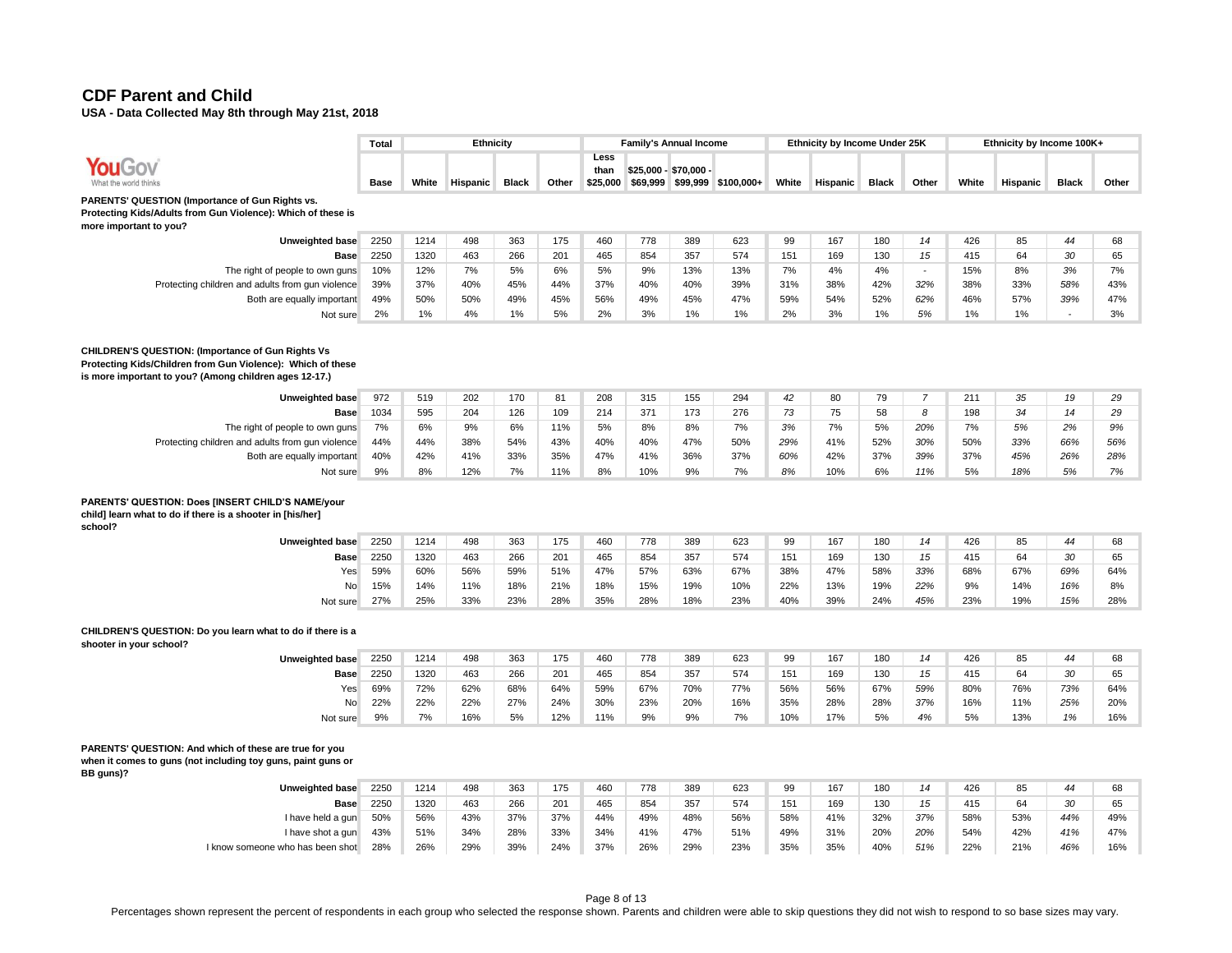**USA - Data Collected May 8th through May 21st, 2018** 

|                                                     | Total       |       | Ethnicity |              |       |                          | <b>Family's Annual Income</b>     |     |                     |       | Ethnicity by Income Under 25K |              |       |       | Ethnicity by Income 100K+ |              |       |
|-----------------------------------------------------|-------------|-------|-----------|--------------|-------|--------------------------|-----------------------------------|-----|---------------------|-------|-------------------------------|--------------|-------|-------|---------------------------|--------------|-------|
| <b>YouGo</b><br>What the world thinks               | <b>Base</b> | White | Hispanic  | <b>Black</b> | Other | Less<br>than<br>\$25.000 | \$25,000 - \$70,000 -<br>\$69,999 |     | \$99,999 \$100,000+ | White | Hispanic <b>D</b>             | <b>Black</b> | Other | White | Hispanic                  | <b>Black</b> | Other |
| I, or someone in my household, currently owns a gun | 32%         | 37%   | 24%       | 22%          | 32%   | 19%                      | 29%                               | 39% | 41%                 | 28%   | 16%                           | 13%          | 27%   | 43%   | 42%                       | 47%          | 29%   |
| None of these are true for me                       | 32%         | 26%   | 42%       | 35%          | 41%   | 38%                      | 33%                               | 29% | 27%                 | 29%   | 46%                           | 38%          | 43%   | 25%   | 31%                       | 24%          | 41%   |

#### **CHILDREN'S QUESTION: And which of these are true for you when it comes to guns (not including toy guns, paint guns or**

**BB guns)?**

| Unweighted base                          | 2250 | 1214 | 498 | 363 | 175 | 460 | 778 | 389 | 623 | 99  | 167 | 180 | 14  | 426 | 85  | 44  | 68  |
|------------------------------------------|------|------|-----|-----|-----|-----|-----|-----|-----|-----|-----|-----|-----|-----|-----|-----|-----|
| <b>Base</b>                              | 2250 | 1320 | 463 | 266 | 201 | 465 | 854 | 357 | 574 | 151 | 169 | 130 | 15  | 415 | 64  | 30  | 65  |
| I have held a gun                        | 19%  | 22%  | 20% | 8%  | 11% | 18% | 19% | 17% | 22% | 21% | 22% | 7%  | 13% | 24% | 19% | 10% | 11% |
| I have shot a gun                        | 14%  | 17%  | 13% | 5%  | 7%  | 12% | 12% | 14% | 18% | 17% | 14% | 4%  | 13% | 19% | 24% | 14% | 3%  |
| I know someone who has been shot         | 9%   | 8%   | 7%  | 16% | 5%  | 12% | 6%  | 13% | 7%  | 13% | 5%  | 19% | 19% | 7%  | 8%  | 14% |     |
| Someone I live with currently owns a gun | 27%  | 31%  | 21% | 16% | 32% | 18% | 25% | 33% | 34% | 27% | 18% | 6%  | 43% | 35% | 35% | 29% | 26% |
| None of these are true for me            | 61%  | 57%  | 68% | 67% | 64% | 67% | 65% | 55% | 56% | 63% | 69% | 71% | 52% | 54% | 52% | 58% | 71% |

#### **PARENTS' QUESTION: Please indicate the degree to which you agree or disagree with each of the following statements: Kids need adults to talk to at school about their problems**

| Unweighted base                   | 2236 | 1213 | 490 | 358 | 175 | 450 | 776 | 388 | 622 | 99    | 161 | 176 | 14       | 426 | 85  | 43                       | 68  |
|-----------------------------------|------|------|-----|-----|-----|-----|-----|-----|-----|-------|-----|-----|----------|-----|-----|--------------------------|-----|
| Base                              | 2225 | 1313 | 451 | 260 | 201 | 452 | 851 | 350 | 573 | 151   | 161 | 125 | 15       | 415 | 64  | 29                       | 65  |
| Strongly agree                    | 42%  | 41%  | 40% | 53% | 42% | 47% | 42% | 44% | 38% | 41%   | 48% | 54% | 30%      | 40% | 23% | 52%                      | 38% |
| Agree                             | 50%  | 51%  | 52% | 39% | 51% | 46% | 50% | 46% | 54% | 56%   | 47% | 32% | 64%      | 53% | 68% | 48%                      | 55% |
| Disagree                          | 6%   | 6%   | 6%  | 7%  | 3%  | 5%  | 6%  | 7%  | 5%  | 2%    | 3%  | 11% | 6%       | 6%  | 6%  | $\overline{\phantom{0}}$ | 4%  |
| Strongly disagree                 | 2%   | 2%   | 2%  | 1%  | 3%  | 2%  | 2%  | 3%  | 2%  | $1\%$ | 2%  | 2%  | <b>.</b> | 2%  | 4%  | $\overline{\phantom{0}}$ | 3%  |
| Net: Strongly agree & Agree       | 92%  | 91%  | 92% | 92% | 94% | 93% | 91% | 90% | 93% | 97%   | 95% | 87% | 94%      | 93% | 91% | 100%                     | 93% |
| Net: Disagree & Strongly disagree | 8%   | 9%   | 8%  | 8%  | 6%  | 7%  | 9%  | 10% | 7%  | 3%    | 5%  | 13% | 6%       | 7%  | 9%  | $\overline{\phantom{a}}$ | 7%  |

#### **CHILDREN'S QUESTION: Please indicate the degree to which you agree or disagree with each of the following statements: Kids need adults to talk to at school about their problems**

| Unweighted base                       | 2236 | 1206 | 496 | 359 | 175 | 458 | 776 | 385   | 617 | 99  | 167 | 178 | 14  | 421 | 84  | 44  | 68    |
|---------------------------------------|------|------|-----|-----|-----|-----|-----|-------|-----|-----|-----|-----|-----|-----|-----|-----|-------|
| <b>Base</b>                           | 2239 | 1315 | 459 | 265 | 201 | 465 | 850 | 356   | 568 | 151 | 169 | 130 | 15  | 410 | 64  | 30  | 65    |
| Agree a lot                           | 52%  | 49%  | 57% | 60% | 47% | 54% | 51% | 48%   | 54% | 45% | 56% | 61% | 59% | 53% | 58% | 71% | 43%   |
| Agree a little                        | 37%  | 40%  | 30% | 30% | 45% | 34% | 38% | 41%   | 37% | 45% | 29% | 28% | 30% | 36% | 28% | 25% | 51%   |
| Disagree a little                     | 9%   | 9%   | 12% | 5%  | 5%  | 8%  | 8%  | 10%   | 9%  | 7%  | 13% | 5%  | 6%  | 9%  | 14% | 4%  | 6%    |
| Disagree a lot                        | 2%   | 2%   | 1%  | 5%  | 2%  | 3%  | 2%  | $1\%$ | 1%  | 3%  | 2%  | 5%  | 5%  | 1%  | 0%  |     | $1\%$ |
| Net: Agree a lot /Agree a little      | 89%  | 89%  | 87% | 90% | 93% | 88% | 90% | 89%   | 90% | 91% | 85% | 89% | 89% | 90% | 86% | 96% | 94%   |
| Net: Disagree a little/Disagree a lot | 11%  | 11%  | 13% | 10% | 7%  | 12% | 10% | 11%   | 10% | 9%  | 15% | 11% | 11% | 10% | 14% | 4%  | 6%    |

#### **CHILDREN'S QUESTION: Not including your parents, who do**

**you trust the most in your community? (Open-ended responses among those who provided a response.)**

| Unweighted base | 876 | 485 | 202 |    |    | .<br><b>16</b><br>$\overline{\phantom{a}}$ | 297 | $\overline{\phantom{0}}$<br>154 | 268 | $\Lambda$ <sup>C</sup><br>40. | 62 | 49                   | $\overline{a}$<br>. . | 3 <sup>c</sup> | $\sim$ | $\cdot$ |
|-----------------|-----|-----|-----|----|----|--------------------------------------------|-----|---------------------------------|-----|-------------------------------|----|----------------------|-----------------------|----------------|--------|---------|
| Base            | 900 | 548 | 178 | 85 | 89 | 167                                        | 340 | 145                             | 248 | 60                            | 65 | $\sim$<br>5٢.<br>. . | $\sim$<br>.           | $\sim$<br>JJ   | $\sim$ | $\sim$  |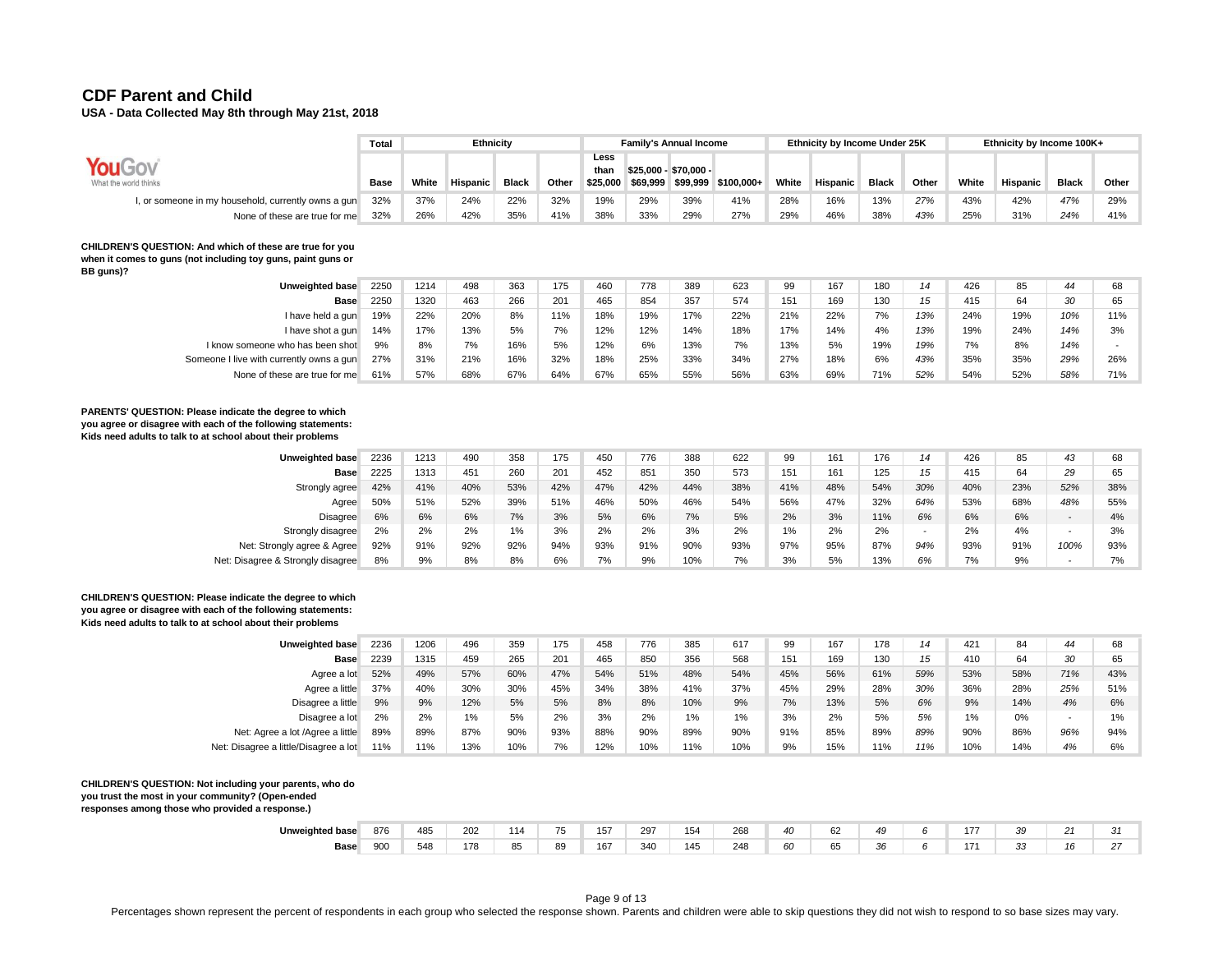|                                             | Total |       | Ethnicity       |                          |                          |                          |          | <b>Family's Annual Income</b>     |            |                          | Ethnicity by Income Under 25K |                          |                          |                          | Ethnicity by Income 100K+ |                          |                          |
|---------------------------------------------|-------|-------|-----------------|--------------------------|--------------------------|--------------------------|----------|-----------------------------------|------------|--------------------------|-------------------------------|--------------------------|--------------------------|--------------------------|---------------------------|--------------------------|--------------------------|
| <b>YOUGOV</b><br>What the world thinks      | Base  | White | <b>Hispanic</b> | <b>Black</b>             | Other                    | Less<br>than<br>\$25,000 | \$69,999 | $$25,000 - $70,000 -$<br>\$99,999 | \$100,000+ | White                    | Hispanic                      | <b>Black</b>             | Other                    | White                    | Hispanic                  | <b>Black</b>             | Other                    |
| Teachers / principal / school staff         | 28%   | 29%   | 32%             | 10%                      | 29%                      | 29%                      | 24%      | 28%                               | 31%        | 31%                      | 40%                           | 10%                      |                          | 34%                      | 17%                       | 7%                       | 46%                      |
| Grandparents / grandmother / grandfather    | 19%   | 19%   | 25%             | 13%                      | 13%                      | 26%                      | 17%      | 13%                               | 20%        | 25%                      | 29%                           | 21%                      | 20%                      | 17%                      | 33%                       | 13%                      | 22%                      |
| Friends                                     | 17%   | 18%   | 11%             | 17%                      | 22%                      | 12%                      | 16%      | 20%                               | 21%        | 10%                      | 7%                            | 19%                      | 32%                      | 22%                      | 23%                       | 13%                      | 19%                      |
| Police / police officers                    | 15%   | 15%   | 18%             | 11%                      | 14%                      | 21%                      | 14%      | 16%                               | 12%        | 28%                      | 21%                           | 11%                      | 18%                      | 14%                      | 3%                        | 6%                       | 14%                      |
| Neighbors                                   | 9%    | 10%   | 2%              | 17%                      | 9%                       | 7%                       | 10%      | 10%                               | 8%         | 8%                       | 1%                            | 11%                      | 36%                      | 9%                       | 4%                        | 4%                       | 11%                      |
| Brothers / sisters / siblings               | 6%    | 6%    | 5%              | 5%                       | 11%                      | 5%                       | 7%       | 6%                                | 7%         | 4%                       | 4%                            | 10%                      | <b>-</b>                 | 6%                       | 3%                        | $\overline{\phantom{a}}$ | 26%                      |
| Pastor / priest / church leaders / minister | 6%    | 6%    | 5%              | 11%                      | 4%                       | 4%                       | 6%       | 4%                                | 8%         | 4%                       | $\overline{\phantom{a}}$      | 13%                      | $\overline{\phantom{a}}$ | 9%                       | 10%                       | 9%                       | 2%                       |
| Family / relatives                          | 6%    | 4%    | 10%             | 6%                       | 6%                       | 12%                      | 4%       | 6%                                | 4%         | 3%                       | 18%                           | 12%                      | 30%                      | 4%                       | 5%                        | 7%                       | 3%                       |
| Aunt / uncle                                | 4%    | 3%    | 5%              | 12%                      | 2%                       | 7%                       | 3%       | 4%                                | 5%         | 3%                       | 5%                            | 14%                      | 20%                      | 4%                       | 6%                        | 15%                      | 2%                       |
| Friends' parents                            | 4%    | 5%    | 3%              | 3%                       | 4%                       | 1%                       | 3%       | 5%                                | 8%         | $\overline{\phantom{0}}$ | $\overline{\phantom{a}}$      | 4%                       | <b>-</b>                 | 7%                       | 10%                       | 9%                       | 13%                      |
| Church / church family / church friends     | 3%    | 3%    | 5%              | 1%                       | $\overline{\phantom{a}}$ | 3%                       | 3%       | 5%                                | 3%         | $\overline{\phantom{a}}$ | 7%                            | 0%                       | <b>-</b>                 | 3%                       | 4%                        |                          |                          |
| <b>Firemen</b>                              | 3%    | 3%    | 1%              | 2%                       | 4%                       | 4%                       | 1%       | 4%                                | 3%         | 9%                       | $\overline{\phantom{a}}$      | 1%                       | <b>-</b>                 | 4%                       | $\overline{\phantom{a}}$  | 7%                       |                          |
| Coach / instructors                         | 2%    | 2%    | 1%              | $\overline{\phantom{0}}$ | 10%                      | $\overline{\phantom{a}}$ | 4%       | 1%                                | 2%         | $\overline{\phantom{0}}$ | $\overline{\phantom{a}}$      | $\overline{\phantom{a}}$ | <b>-</b>                 | 3%                       | $\overline{\phantom{a}}$  | $\overline{\phantom{a}}$ | 3%                       |
| Counsellors                                 | 2%    | 2%    | 2%              |                          | $\overline{\phantom{a}}$ | 2%                       | 3%       | 1%                                | 1%         | 2%                       | 2%                            | $\overline{\phantom{a}}$ |                          | 1%                       | 1%                        | $\overline{\phantom{a}}$ |                          |
| Leaders / community leaders / youth leaders | $1\%$ | 1%    | 1%              | 3%                       | $\overline{\phantom{a}}$ | $\ddot{}$                | 1%       | 1%                                | 2%         | $\overline{\phantom{a}}$ |                               |                          | <b>-</b>                 | 1%                       | 1%                        | 14%                      | $\overline{\phantom{a}}$ |
| Cousins                                     | 1%    | 0%    | 1%              | 2%                       | $\overline{\phantom{a}}$ | 1%                       | 1%       | 1%                                | 0%         | $\overline{\phantom{0}}$ | $\overline{\phantom{a}}$      | 2%                       | <b>-</b>                 | $\overline{\phantom{a}}$ | 1%                        | $\overline{\phantom{a}}$ |                          |
| God / Jesus                                 | 0%    | 1%    | 0%              | 2%                       | $\overline{\phantom{a}}$ | 0%                       | 0%       | 1%                                | 1%         | $\overline{\phantom{0}}$ | $\overline{\phantom{a}}$      | 1%                       | <b>-</b>                 | 1%                       | $\overline{\phantom{a}}$  | $\overline{\phantom{a}}$ |                          |
| Other                                       | 5%    | 5%    | 0%              | 9%                       | 6%                       | 9%                       | 4%       | 4%                                | 3%         | 14%                      | 1%                            | 12%                      | 18%                      | 4%                       | $\overline{\phantom{a}}$  | 11%                      |                          |

#### **DEMOGRAPHICS: Parent Age**

| <b>Unweighted base</b> | 2250 | 1214 | 498 | 363 | 175 | 460 | 778 | 389 | 623 | 99  | 167 | 180 | 14                       | 426 | 85                       | 44                       | 68                       |
|------------------------|------|------|-----|-----|-----|-----|-----|-----|-----|-----|-----|-----|--------------------------|-----|--------------------------|--------------------------|--------------------------|
| Base                   | 2250 | 1320 | 463 | 266 | 201 | 465 | 854 | 357 | 574 | 151 | 169 | 130 | 15                       | 415 | 64                       | 30                       | 65                       |
| < 25                   | 1%   | 0%   | 2%  | 3%  |     | 3%  | 1%  | 0%  | -   | 0%  | 5%  | 6%  |                          |     | $\overline{\phantom{a}}$ | $\overline{\phantom{a}}$ | $\overline{\phantom{a}}$ |
| 25-34                  | 19%  | 16%  | 24% | 23% | 14% | 26% | 23% | 16% | 8%  | 25% | 30% | 25% | 18%                      | 7%  | 9%                       | 13%                      | 12%                      |
| 35-44                  | 41%  | 41%  | 42% | 37% | 44% | 40% | 41% | 47% | 37% | 34% | 47% | 35% | 65%                      | 39% | 29%                      | 46%                      | 28%                      |
| 45-54                  | 29%  | 32%  | 23% | 24% | 32% | 21% | 26% | 28% | 41% | 28% | 11% | 25% | 17%                      | 41% | 42%                      | 30%                      | 47%                      |
| $55+$                  | 10%  | 11%  | 9%  | 13% | 10% | 10% | 9%  | 9%  | 14% | 12% | 8%  | 10% | $\overline{\phantom{0}}$ | 13% | 21%                      | 11%                      | 13%                      |

#### **DEMOGRAPHICS: Age and gender of child in household selected to participate in the survey.**

| Unweighted base | 2250 | 1214 | 498 | 363 | 175 | 460 | 778 | 389 | 623 | 99  | 167 | 180 | 14                       | 426 | 85  | 44  | 68  |
|-----------------|------|------|-----|-----|-----|-----|-----|-----|-----|-----|-----|-----|--------------------------|-----|-----|-----|-----|
| Base            | 2250 | 1320 | 463 | 266 | 201 | 465 | 854 | 357 | 574 | 151 | 169 | 130 | 15                       | 415 | 64  | 30  | 65  |
| $6-8$ -male     | 14%  | 14%  | 17% | 12% | 15% | 14% | 16% | 14% | 12% | 17% | 12% | 12% | 23%                      | 12% | 9%  | 6%  | 21% |
| 6-8 -female     | 15%  | 16%  | 12% | 14% | 13% | 16% | 14% | 19% | 13% | 17% | 16% | 14% | 9%                       | 12% | 13% | 15% | 14% |
| 9-11 -male      | 13%  | 13%  | 15% | 16% | 6%  | 16% | 14% | 8%  | 12% | 11% | 19% | 20% | $\overline{\phantom{a}}$ | 13% | 12% | 9%  | 5%  |
| 9-11-female     | 12%  | 13%  | 13% | 10% | 13% | 9%  | 13% | 10% | 15% | 8%  | 8%  | 9%  | 14%                      | 15% | 13% | 22% | 16% |
| 12-14 -male     | 11%  | 11%  | 10% | 11% | 11% | 12% | 11% | 10% | 10% | 12% | 11% | 12% | 20%                      | 10% | 8%  | 10% | 12% |
| 12-14 -female   | 13%  | 12%  | 10% | 13% | 22% | 12% | 11% | 14% | 15% | 12% | 10% | 15% | 6%                       | 16% | 6%  | 12% | 18% |
| 15-17 -male     | 12%  | 10%  | 15% | 11% | 12% | 8%  | 12% | 14% | 13% | 9%  | 9%  | 5%  | 6%                       | 10% | 31% | 19% | 7%  |
| 15-17 -female   | 11%  | 11%  | 9%  | 12% | 9%  | 14% | 9%  | 10% | 11% | 15% | 15% | 13% | 23%                      | 12% | 9%  | 7%  | 7%  |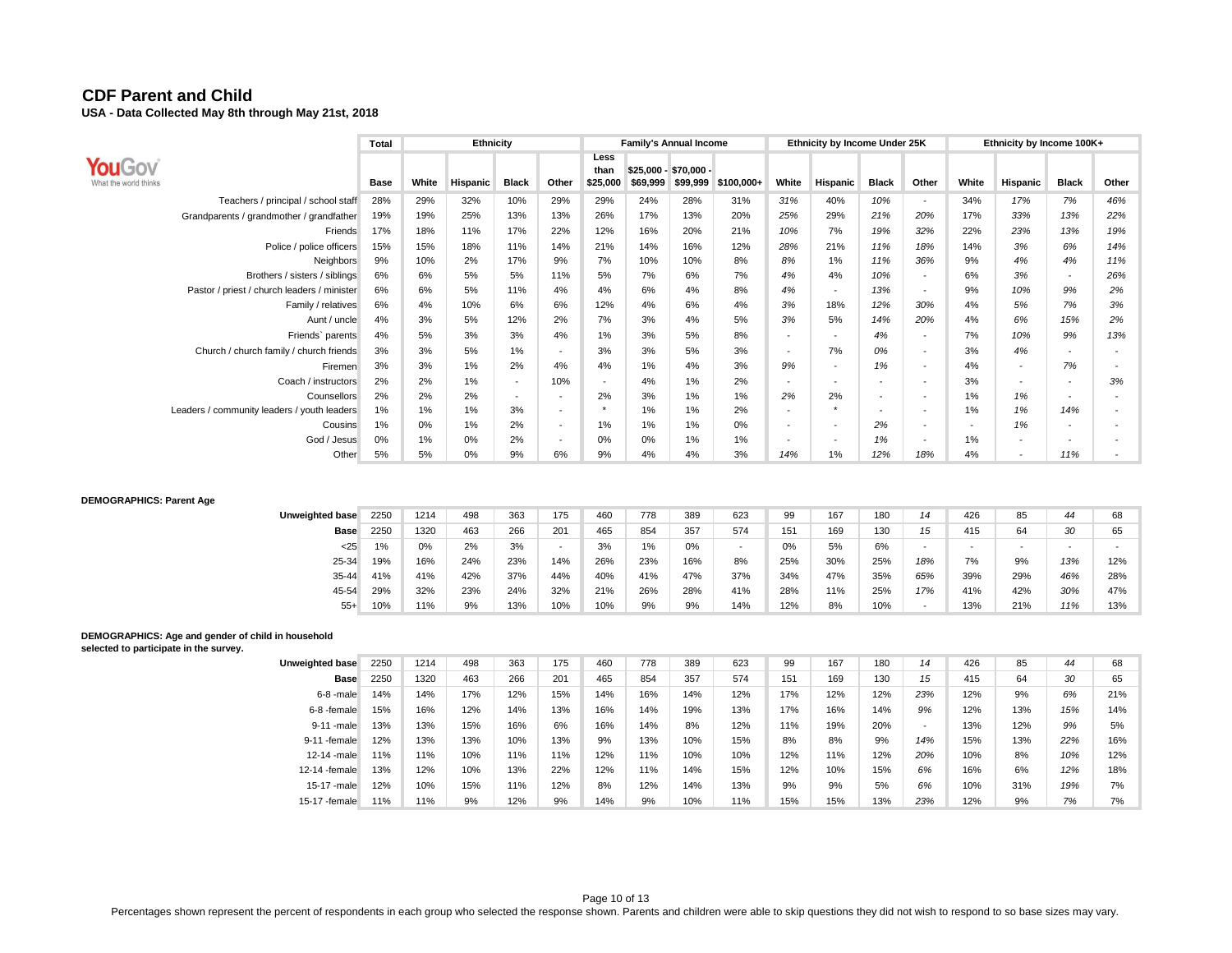|                                                                                                                                                                               | Total |                          | Ethnicity                |                          |       |                          |      | <b>Family's Annual Income</b> |                              |                          | Ethnicity by Income Under 25K |                          |       |       | Ethnicity by Income 100K+ |              |       |
|-------------------------------------------------------------------------------------------------------------------------------------------------------------------------------|-------|--------------------------|--------------------------|--------------------------|-------|--------------------------|------|-------------------------------|------------------------------|--------------------------|-------------------------------|--------------------------|-------|-------|---------------------------|--------------|-------|
| YouGov<br>What the world thinks                                                                                                                                               | Base  | White                    | <b>Hispanic</b>          | <b>Black</b>             | Other | Less<br>than<br>\$25.000 |      | \$25,000 - \$70,000 -         | \$69,999 \$99,999 \$100,000+ | White                    | Hispanic                      | <b>Black</b>             | Other | White | <b>Hispanic</b>           | <b>Black</b> | Other |
| DEMOGRAPHICS: How many people occupy your residence<br>(including yourself)? This includes related family members<br>and all the unrelated people, if any, who live with you. |       |                          |                          |                          |       |                          |      |                               |                              |                          |                               |                          |       |       |                           |              |       |
| Unweighted base                                                                                                                                                               | 2074  | 1141                     | 459                      | 303                      | 171   | 392                      | 703  | 376                           | 603                          | 85                       | 150                           | 143                      | 14    | 413   | 79                        | 43           | 68    |
| Base                                                                                                                                                                          | 2072  | 1219                     | 431                      | 226                      | 196   | 395                      | 771  | 346                           | 560                          | 120                      | 150                           | 110                      | 15    | 404   | 61                        | 29           | 65    |
| 3-4 people                                                                                                                                                                    | 70%   | 71%                      | 60%                      | 68%                      | 81%   | 66%                      | 67%  | 77%                           | 72%                          | 73%                      | 59%                           | 68%                      | 58%   | 71%   | 63%                       | 54%          | 90%   |
| 5-6 people                                                                                                                                                                    | 26%   | 26%                      | 31%                      | 27%                      | 17%   | 29%                      | 28%  | 20%                           | 24%                          | 25%                      | 33%                           | 28%                      | 20%   | 26%   | 26%                       | 31%          | 9%    |
| 4+ people                                                                                                                                                                     | 71%   | 69%                      | 82%                      | 69%                      | 64%   | 73%                      | 73%  | 67%                           | 70%                          | 61%                      | 86%                           | 68%                      | 69%   | 71%   | 62%                       | 72%          | 68%   |
| 6+ people                                                                                                                                                                     | 13%   | 11%                      | 20%                      | 17%                      | 8%    | 15%                      | 15%  | 8%                            | 13%                          | 11%                      | 16%                           | 16%                      | 27%   | 12%   | 20%                       | 37%          | $1\%$ |
| Mean                                                                                                                                                                          | 4.23  | 4.14                     | 4.58                     | 4.29                     | 3.96  | 4.32                     | 4.31 | 4.03                          | 4.19                         | 4.04                     | 4.52                          | 4.30                     | 4.59  | 4.16  | 4.49                      | 4.81         | 3.79  |
| Median                                                                                                                                                                        | 4.0   | 4.0                      | 4.0                      | 4.0                      | 4.0   | 4.0                      | 4.0  | 4.0                           | 4.0                          | 4.0                      | 4.0                           | 4.0                      | 4.0   | 4.0   | 4.0                       | 4.0          | 4.0   |
| StdDev                                                                                                                                                                        | 1.22  | 1.11                     | 1.36                     | 1.38                     | 1.11  | 1.28                     | 1.25 | 1.06                          | 1.20                         | 1.20                     | 1.11                          | 1.49                     | 1.56  | 1.09  | 1.79                      | 1.72         | 0.66  |
| DEMOGRAPHICS: What is your gender?                                                                                                                                            |       |                          |                          |                          |       |                          |      |                               |                              |                          |                               |                          |       |       |                           |              |       |
| Unweighted base                                                                                                                                                               | 2250  | 1214                     | 498                      | 363                      | 175   | 460                      | 778  | 389                           | 623                          | 99                       | 167                           | 180                      | 14    | 426   | 85                        | 44           | 68    |
| <b>Base</b>                                                                                                                                                                   | 2250  | 1320                     | 463                      | 266                      | 201   | 465                      | 854  | 357                           | 574                          | 151                      | 169                           | 130                      | 15    | 415   | 64                        | 30           | 65    |
| Male                                                                                                                                                                          | 45%   | 47%                      | 44%                      | 38%                      | 44%   | 32%                      | 41%  | 57%                           | 53%                          | 32%                      | 38%                           | 27%                      | 19%   | 52%   | 63%                       | 58%          | 51%   |
| Female                                                                                                                                                                        | 55%   | 53%                      | 56%                      | 62%                      | 56%   | 68%                      | 59%  | 43%                           | 47%                          | 68%                      | 62%                           | 73%                      | 81%   | 48%   | 37%                       | 42%          | 49%   |
| DEMOGRAPHICS: What racial or ethnic group best describes<br>you?                                                                                                              |       |                          |                          |                          |       |                          |      |                               |                              |                          |                               |                          |       |       |                           |              |       |
| Unweighted base                                                                                                                                                               | 2250  | 1214                     | 498                      | 363                      | 175   | 460                      | 778  | 389                           | 623                          | 99                       | 167                           | 180                      | 14    | 426   | 85                        | 44           | 68    |
| <b>Base</b>                                                                                                                                                                   | 2250  | 1320                     | 463                      | 266                      | 201   | 465                      | 854  | 357                           | 574                          | 151                      | 169                           | 130                      | 15    | 415   | 64                        | 30           | 65    |
| White                                                                                                                                                                         | 59%   | 100%                     | $\overline{\phantom{a}}$ | $\overline{\phantom{a}}$ |       | 33%                      | 60%  | 67%                           | 72%                          | 100%                     | $\overline{\phantom{a}}$      | $\overline{\phantom{a}}$ |       | 100%  | $\overline{\phantom{a}}$  |              |       |
| <b>Black</b>                                                                                                                                                                  | 12%   | $\overline{\phantom{a}}$ | $\overline{\phantom{a}}$ | 100%                     |       | 28%                      | 10%  | 7%                            | 5%                           | $\overline{\phantom{a}}$ | $\overline{a}$                | 100%                     |       |       | $\overline{\phantom{a}}$  | 100%         |       |
| Hispanic/Latino                                                                                                                                                               | 21%   | $\overline{\phantom{a}}$ | 100%                     |                          |       | 36%                      | 22%  | 12%                           | 11%                          | $\overline{\phantom{a}}$ | 100%                          | $\overline{\phantom{a}}$ |       |       | 100%                      |              |       |
| Asian                                                                                                                                                                         | 5%    |                          |                          |                          | 59%   | 2%                       | 4%   | 9%                            | 8%                           |                          |                               |                          | 48%   |       |                           |              | 72%   |

#### **DEMOGRAPHICS: What is the highest level of education you**

**have completed?**

| <b>Unweighted base</b>            | 2250 | 1214 | 498 | 363 | 175 | 460 | 778 | 389 | 623 | 99  | 167 | 180 | 14  | 426 | 85  | 44  | 68  |
|-----------------------------------|------|------|-----|-----|-----|-----|-----|-----|-----|-----|-----|-----|-----|-----|-----|-----|-----|
| <b>Base</b>                       | 2250 | 1320 | 463 | 266 | 201 | 465 | 854 | 357 | 574 | 151 | 169 | 130 | 15  | 415 | 64  | 30  | 65  |
| No high school degree             | 9%   | 4%   | 23% | 9%  | 3%  | 25% | 8%  | 1%  | 1%  | 14% | 44% | 17% |     | 2%  | ۰   |     |     |
| High school graduate              | 23%  | 21%  | 30% | 28% | 17% | 35% | 30% | 16% | 7%  | 42% | 30% | 36% | 21% | 6%  | 16% | 4%  | 4%  |
| Some college, but no degree (yet) | 20%  | 21%  | 19% | 25% | 13% | 24% | 23% | 20% | 13% | 23% | 17% | 30% | 54% | 15% | 17% | 1%  | 4%  |
| 2-year college degree             | 12%  | 12%  | 10% | 13% | 12% | 8%  | 15% | 15% | 8%  | 13% | 3%  | 8%  | 11% | 6%  | 17% | 7%  | 11% |
| 4-year college degree             | 22%  | 26%  | 10% | 16% | 31% | 5%  | 16% | 34% | 38% | 5%  | 3%  | 7%  | 8%  | 39% | 21% | 42% | 44% |
| Postgraduate degree               | 14%  | 16%  | 8%  | 9%  | 24% | 3%  | 7%  | 14% | 34% | 3%  | 3%  | 2%  | 5%  | 34% | 29% | 46% | 37% |

Native American 1% - - - 9% 1% 0% 2% 1% - - - *32%* - - *-* 5% Middle Eastern 1% - - - 7% - 1% 1% 1% - - - *-* - - *-* 6% Mixed Race 2% - - - 19% 0% 2% 3% 1% - - - *15%* - - *-* 11% Other 1% - - - 7% 0% 1% - 1% - - - *6%* - - *-* 6%

**DEMOGRAPHICS: What is your marital status?**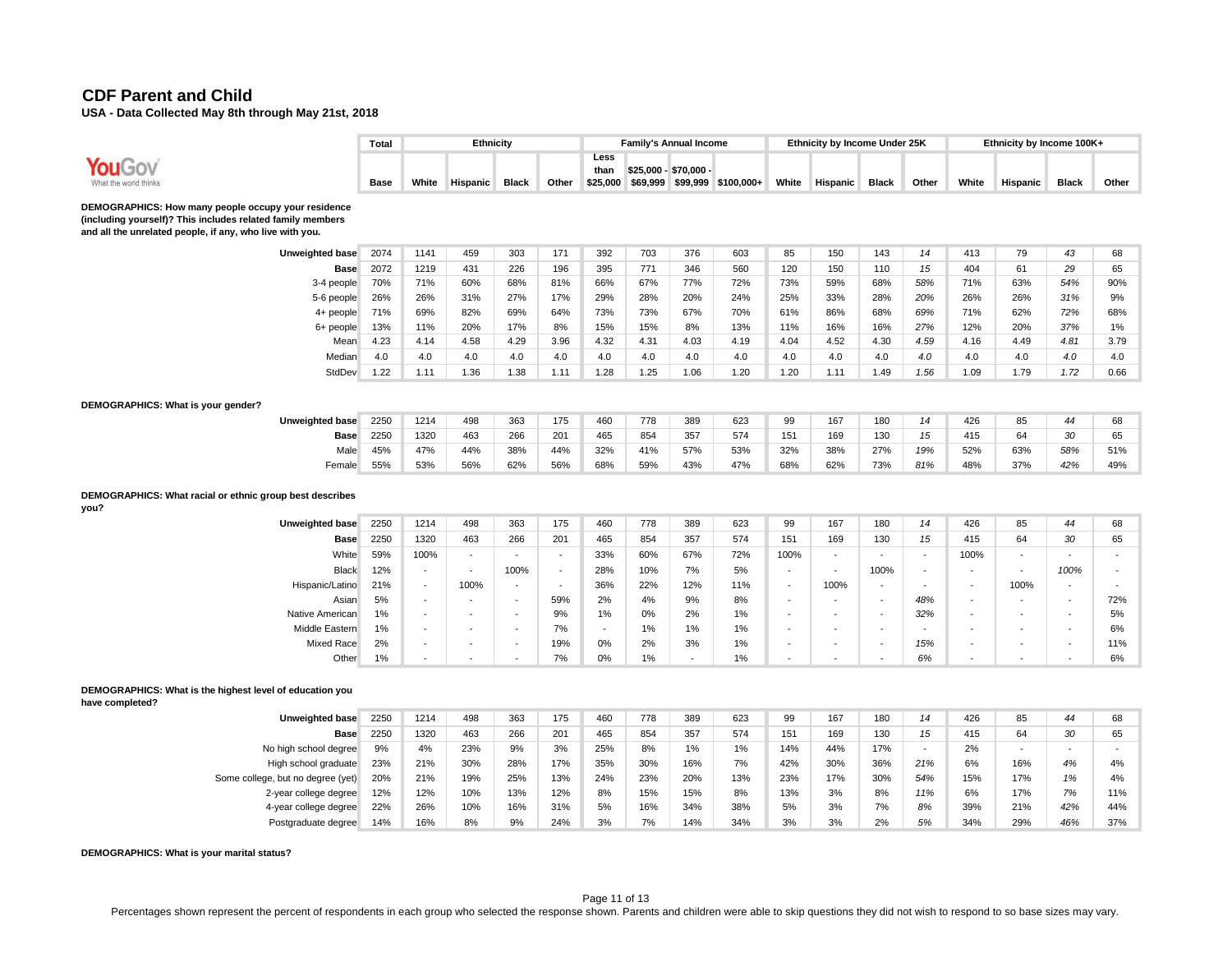|                                 | Total       |       | Ethnicity       |              |       |                          |          | <b>Family's Annual Income</b>     |            |       | Ethnicity by Income Under 25K |              |                          |       | Ethnicity by Income 100K+ |                          |       |
|---------------------------------|-------------|-------|-----------------|--------------|-------|--------------------------|----------|-----------------------------------|------------|-------|-------------------------------|--------------|--------------------------|-------|---------------------------|--------------------------|-------|
| YouGov<br>What the world thinks | <b>Base</b> | White | <b>Hispanic</b> | <b>Black</b> | Other | Less<br>than<br>\$25,000 | \$69,999 | \$25.000 - \$70.000 -<br>\$99,999 | \$100,000+ | White | Hispanic                      | <b>Black</b> | Other                    | White | Hispanic                  | <b>Black</b>             | Other |
| Unweighted base                 | 2250        | 1214  | 498             | 363          | 175   | 460                      | 778      | 389                               | 623        | 99    | 167                           | 180          | 14                       | 426   | 85                        | 44                       | 68    |
| <b>Base</b>                     | 2250        | 1320  | 463             | 266          | 201   | 465                      | 854      | 357                               | 574        | 151   | 169                           | 130          | 15                       | 415   | 64                        | 30                       | 65    |
| Married, living with spouse     | 68%         | 72%   | 63%             | 44%          | 83%   | 38%                      | 65%      | 81%                               | 88%        | 48%   | 37%                           | 25%          | 61%                      | 88%   | 80%                       | 87%                      | 92%   |
| Separated                       | 2%          | 2%    | 3%              | 4%           |       | 5%                       | 1%       | 3%                                | 0%         | 4%    | 9%                            | 3%           | $\overline{\phantom{a}}$ | 0%    | $\overline{\phantom{a}}$  | 2%                       |       |
| Divorced                        | 9%          | 10%   | 8%              | 7%           | 6%    | 10%                      | 13%      | 5%                                | 4%         | 15%   | 8%                            | 9%           | 6%                       | 4%    | 5%                        | 3%                       | 4%    |
| Widowed                         | 2%          | 2%    | 2%              | 3%           | 1%    | 3%                       | 2%       | 1%                                | 4%         | 6%    | $1\%$                         | 3%           | -                        | 3%    | 9%                        | 1%                       | 4%    |
| Single, never married           | 14%         | 9%    | 21%             | 34%          | 7%    | 35%                      | 14%      | 7%                                | 3%         | 18%   | 42%                           | 46%          | 28%                      | 2%    | 5%                        | 7%                       |       |
| Domestic partnership            | 5%          | 5%    | 3%              | 9%           | 3%    | 9%                       | 5%       | 3%                                | 2%         | 8%    | 5%                            | 14%          | 5%                       | 3%    | 1%                        | $\overline{\phantom{0}}$ |       |

#### **DEMOGRAPHICS: Family's Annual Income**

| Unweighted base                | 2250                     | 1214     | 498                      | 363                      | 175                      | 460                      | 778                      | 389                      | 623                      | 99                       | 167                      | 180                      | 14                       | 426                      | 85             | 44                       | 68                       |
|--------------------------------|--------------------------|----------|--------------------------|--------------------------|--------------------------|--------------------------|--------------------------|--------------------------|--------------------------|--------------------------|--------------------------|--------------------------|--------------------------|--------------------------|----------------|--------------------------|--------------------------|
| Base                           | 2250                     | 1320     | 463                      | 266                      | 201                      | 465                      | 854                      | 357                      | 574                      | 151                      | 169                      | 130                      | 15                       | 415                      | 64             | 30                       | 65                       |
| Less than \$10,000 [5000]      | 6%                       | 3%       | 8%                       | 20%                      | 2%                       | 30%                      | $\overline{\phantom{a}}$ |                          | $\overline{\phantom{0}}$ | 28%                      | 23%                      | 40%                      | 32%                      |                          |                | $\overline{\phantom{a}}$ |                          |
| \$10,000 - \$19,999 [15000]    | 8%                       | 4%       | 18%                      | 16%                      | 3%                       | 40%                      | $\overline{\phantom{a}}$ |                          | $\overline{\phantom{a}}$ | 37%                      | 49%                      | 32%                      | 40%                      |                          |                | $\overline{\phantom{0}}$ | $\overline{\phantom{a}}$ |
| \$20,000 - \$24,999 [22500]    | 6%                       | 4%       | 10%                      | 13%                      | 2%                       | 30%                      | $\overline{\phantom{a}}$ | $\overline{\phantom{0}}$ | $\overline{\phantom{a}}$ | 36%                      | 28%                      | 27%                      | 28%                      |                          |                | $\overline{\phantom{a}}$ |                          |
| \$25,000 - \$29,999 [27500]    | 4%                       | 3%       | 6%                       | 6%                       | 2%                       | $\overline{\phantom{a}}$ | 11%                      | $\overline{\phantom{0}}$ | $\overline{\phantom{a}}$ | $\overline{\phantom{0}}$ | $\overline{\phantom{0}}$ | $\overline{\phantom{0}}$ | $\overline{\phantom{a}}$ |                          |                | $\overline{\phantom{a}}$ |                          |
| \$30,000 - \$39,999 [35000]    | 9%                       | 9%       | 11%                      | 10%                      | 6%                       | $\overline{\phantom{a}}$ | 24%                      | $\overline{\phantom{a}}$ | $\overline{\phantom{a}}$ | $\overline{\phantom{0}}$ | $\overline{\phantom{a}}$ | $\overline{\phantom{0}}$ | $\overline{\phantom{0}}$ |                          |                |                          |                          |
| \$40,000 - \$49,999 [45000]    | 9%                       | 10%      | 10%                      | 5%                       | 11%                      | $\overline{\phantom{a}}$ | 25%                      | $\overline{\phantom{a}}$ | $\overline{\phantom{a}}$ | $\overline{\phantom{0}}$ | $\overline{\phantom{a}}$ | $\overline{\phantom{0}}$ | $\overline{\phantom{0}}$ | $\overline{\phantom{0}}$ |                | $\overline{\phantom{0}}$ |                          |
| \$50,000 - \$69,999 [60000]    | 15%                      | 17%      | 13%                      | 10%                      | 15%                      | $\overline{\phantom{a}}$ | 40%                      | $\overline{\phantom{a}}$ | $\overline{\phantom{a}}$ | $\overline{\phantom{a}}$ | $\overline{\phantom{a}}$ | $\overline{\phantom{0}}$ | $\overline{\phantom{0}}$ | $\overline{\phantom{0}}$ |                |                          |                          |
| \$70,000 - \$99,999 [85000]    | 16%                      | 18%      | 9%                       | 9%                       | 26%                      | $\overline{\phantom{a}}$ | $\overline{\phantom{a}}$ | 100%                     | $\overline{\phantom{a}}$ | $\overline{\phantom{a}}$ | $\overline{\phantom{a}}$ | $\overline{\phantom{0}}$ | $\overline{\phantom{0}}$ | $\overline{\phantom{a}}$ |                | $\overline{\phantom{0}}$ |                          |
| \$100,000 - \$149,999 [125000] | 15%                      | 19%      | 10%                      | 6%                       | 15%                      | $\overline{\phantom{a}}$ | $\overline{\phantom{a}}$ | $\overline{\phantom{a}}$ | 59%                      | $\overline{\phantom{a}}$ | $\overline{\phantom{a}}$ | $\overline{\phantom{a}}$ | $\overline{\phantom{a}}$ | 60%                      | 71%            | 55%                      | 47%                      |
| \$150,000 or more [200000]     | 10%                      | 13%      | 4%                       | 5%                       | 17%                      | $\overline{\phantom{a}}$ | $\overline{\phantom{a}}$ | $\overline{\phantom{a}}$ | 41%                      | $\overline{\phantom{0}}$ | $\overline{\phantom{a}}$ | $\overline{\phantom{a}}$ | $\overline{\phantom{a}}$ | 40%                      | 29%            | 45%                      | 53%                      |
| Prefer not to say              | $\overline{\phantom{a}}$ |          | $\overline{\phantom{a}}$ | $\overline{\phantom{a}}$ | $\overline{\phantom{a}}$ | $\overline{\phantom{a}}$ | $\overline{\phantom{a}}$ | $\overline{\phantom{a}}$ | $\overline{\phantom{a}}$ | $\overline{\phantom{a}}$ | $\overline{\phantom{a}}$ | $\overline{\phantom{a}}$ | $\overline{\phantom{a}}$ |                          |                | $\overline{\phantom{0}}$ |                          |
| Net: Less than \$25,000        | 21%                      | 11%      | 37%                      | 49%                      | 7%                       | 100%                     | $\overline{\phantom{a}}$ | $\overline{\phantom{0}}$ | $\overline{\phantom{a}}$ | 100%                     | 100%                     | 100%                     | 100%                     |                          |                |                          |                          |
| Net: \$25,0000 - \$49,999      | 23%                      | 22%      | 27%                      | 21%                      | 19%                      | $\overline{\phantom{a}}$ | 60%                      |                          | $\overline{\phantom{a}}$ |                          | $\overline{\phantom{a}}$ |                          |                          |                          |                |                          |                          |
| Net: \$50,000 - \$99,999       | 31%                      | 35%      | 22%                      | 19%                      | 41%                      | $\overline{\phantom{a}}$ | 40%                      | 100%                     | $\overline{\phantom{a}}$ | $\overline{\phantom{0}}$ | $\overline{\phantom{a}}$ | $\overline{\phantom{a}}$ | $\overline{\phantom{a}}$ | $\overline{\phantom{a}}$ | $\blacksquare$ | $\overline{\phantom{a}}$ |                          |
| Mean                           | \$73,846                 | \$84,499 | \$51,441                 | \$45,382                 | \$93,047                 | \$14,299                 | \$46,777                 | \$85,000                 | \$155,493                | \$14,923                 | \$14,750                 | \$13,023                 | \$13,954                 | \$155,148                | \$146,658      | \$158,952                | \$164,845                |
| StdDev                         | 56058                    | 55974    | 45969                    | 48415                    | 57676                    | 6804                     | 12048                    | $\overline{\phantom{a}}$ | 36872                    | 6932                     | 6230                     | 7235                     | 7056                     | 36817                    | 34257          | 37974                    | 37718                    |

#### **DEMOGRAPHICS: Which of the following best describes your current employment status? You may select more than one option if this reflects the best way to describe your employment status.**

| <b>Unweighted base</b>        | 2250 | 1214 | 498 | 363 | 175 | 460 | 778 | 389   | 623   | 99  | 167 | 180 | 14  | 426                      | 85  | 44                       | 68  |
|-------------------------------|------|------|-----|-----|-----|-----|-----|-------|-------|-----|-----|-----|-----|--------------------------|-----|--------------------------|-----|
| <b>Base</b>                   | 2250 | 1320 | 463 | 266 | 201 | 465 | 854 | 357   | 574   | 151 | 169 | 130 | 15  | 415                      | 64  | 30                       | 65  |
| Working full time now         | 57%  | 61%  | 49% | 47% | 67% | 19% | 58% | 74%   | 77%   | 18% | 22% | 14% | 48% | 74%                      | 89% | 97%                      | 71% |
| Working part time now         | 12%  | 9%   | 16% | 13% | 12% | 20% | 10% | 8%    | 10%   | 10% | 29% | 20% | 5%  | 10%                      | 8%  | 2%                       | 13% |
| Temporarily laid off          | 0%   | 0%   | 0%  | 1%  | 1%  | 1%  | 0%  |       |       |     |     | 2%  | 10% | $\overline{\phantom{0}}$ | -   | $\overline{\phantom{0}}$ |     |
| Unemployed                    | 6%   | 3%   | 13% | 15% | 2%  | 21% | 5%  | 0%    | 1%    | 11% | 26% | 26% | 17% | 1%                       | 1%  |                          |     |
| Retired                       | 4%   | 5%   | 2%  | 2%  | 2%  | 7%  | 3%  | 2%    | 3%    | 18% | 3%  | 1%  |     | 3%                       |     | 1%                       |     |
| Permanently disabled          | 5%   | 5%   | 5%  | 9%  | 1%  | 17% | 3%  | 2%    | 1%    | 20% | 13% | 17% | 20% | 1%                       | -   | $\overline{\phantom{0}}$ |     |
| Taking care of home or family | 18%  | 18%  | 18% | 16% | 17% | 20% | 23% | 14%   | 11%   | 24% | 15% | 26% | -   | 12%                      | 3%  | 1%                       | 16% |
| Student                       | 2%   | 1%   | 1%  | 2%  | 3%  | 3%  | 2%  | $1\%$ | $1\%$ | 2%  | 3%  | 3%  |     | 1%                       | 1%  |                          |     |

**DEMOGRAPHICS: REGION**